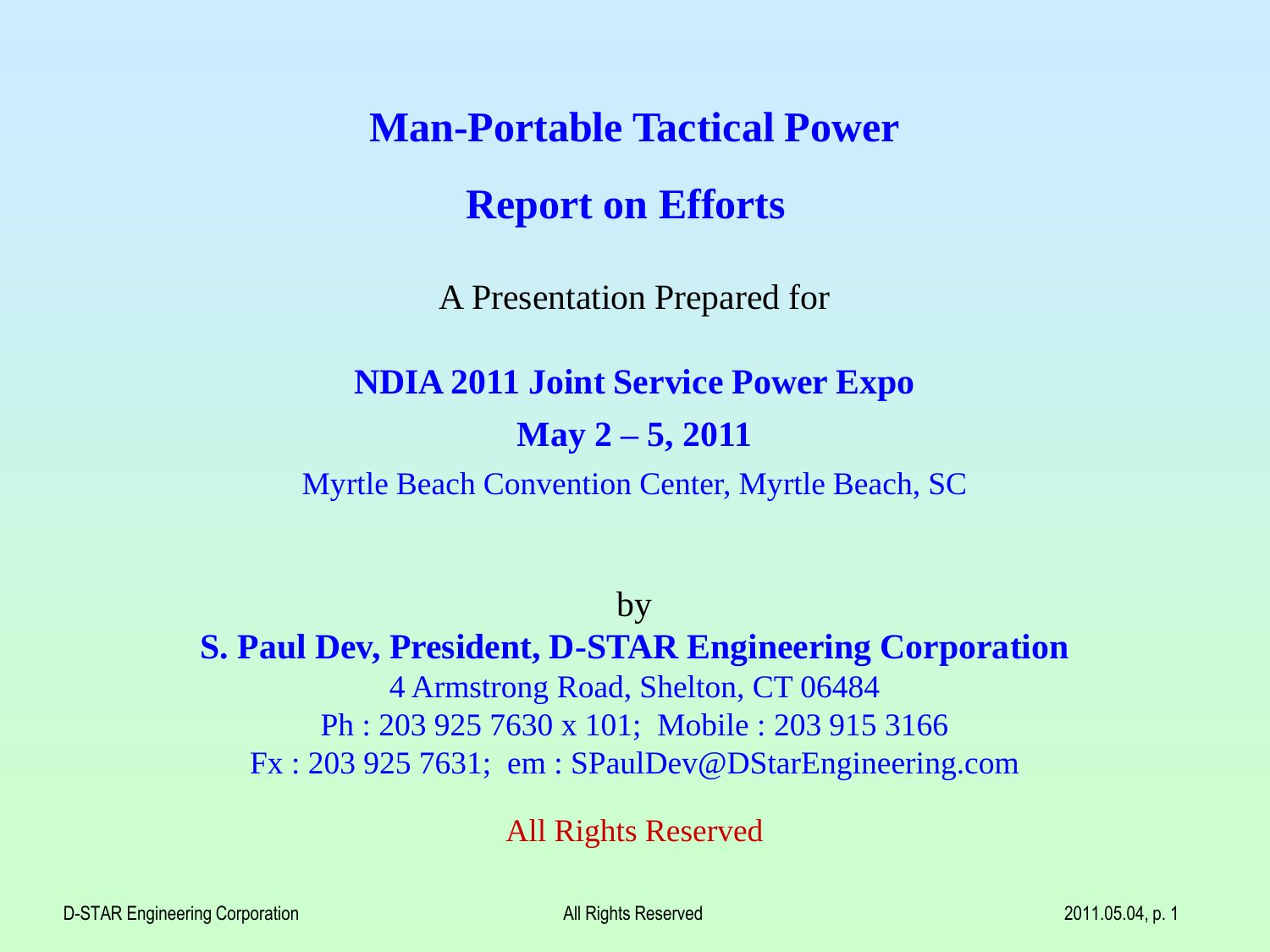# **Outline**

## **1. Company Background** 0.1 – 100 hp Heavy Fuel Engines, Turbine Engines, Hybrid Power Systems

**2. Need for Portable Power Solutions :** Light-Weight Heavy-Fuel Gen-Sets Example : ONR Goals for a 500 W – 1000 W Power System

## **3. Problems with Conventional Generator Sets** Size, Weight, Noise, Wet-Stacking Challenges in Developing Small, Heavy Fuel Engines

**4. Light-Weight Power Solutions by D-STAR Engineering** Strategies for Developing Light-Weight Heavy-Fuel Engines Examples of D-STAR Heavy Fuel Power Systems Business and Teaming Strategies (Beneficial to the Government and Others)

## **5. Conclusions**

Technologies have been Developed and Validated **TRL 5 Prototype Has Been Demonstrated, Delivered, Tested by the Govt.** Teaming Opportunities are in Discussions, but are Currently Open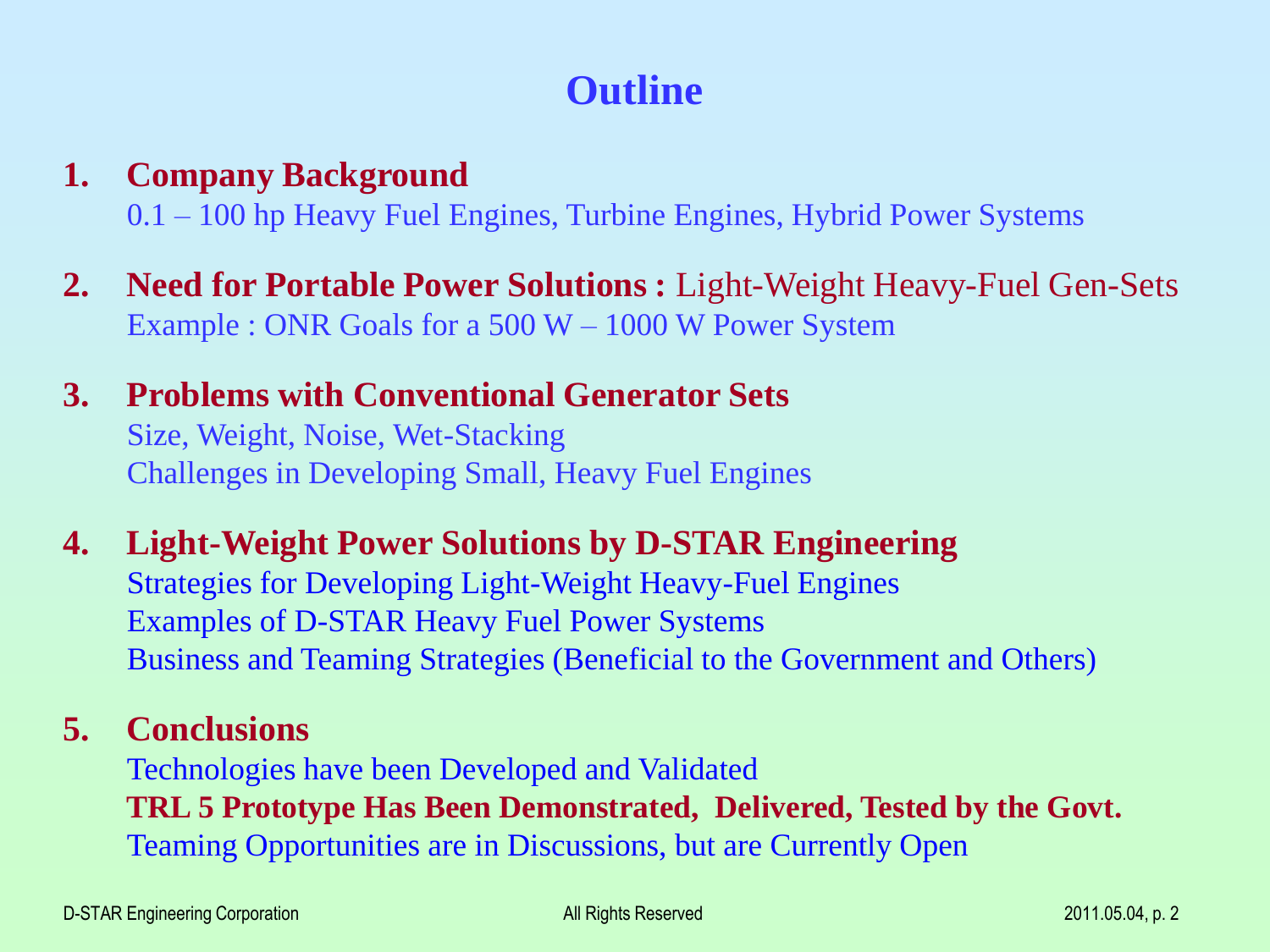### **D-STAR Engineering** Experience Base

0.1 – 100 hp Heavy Fuel Engines, Turbine Engines, Hybrid Power Systems



D-STAR Engineering Corporation and the contract of the All Rights Reserved 2011.05.04, p. 3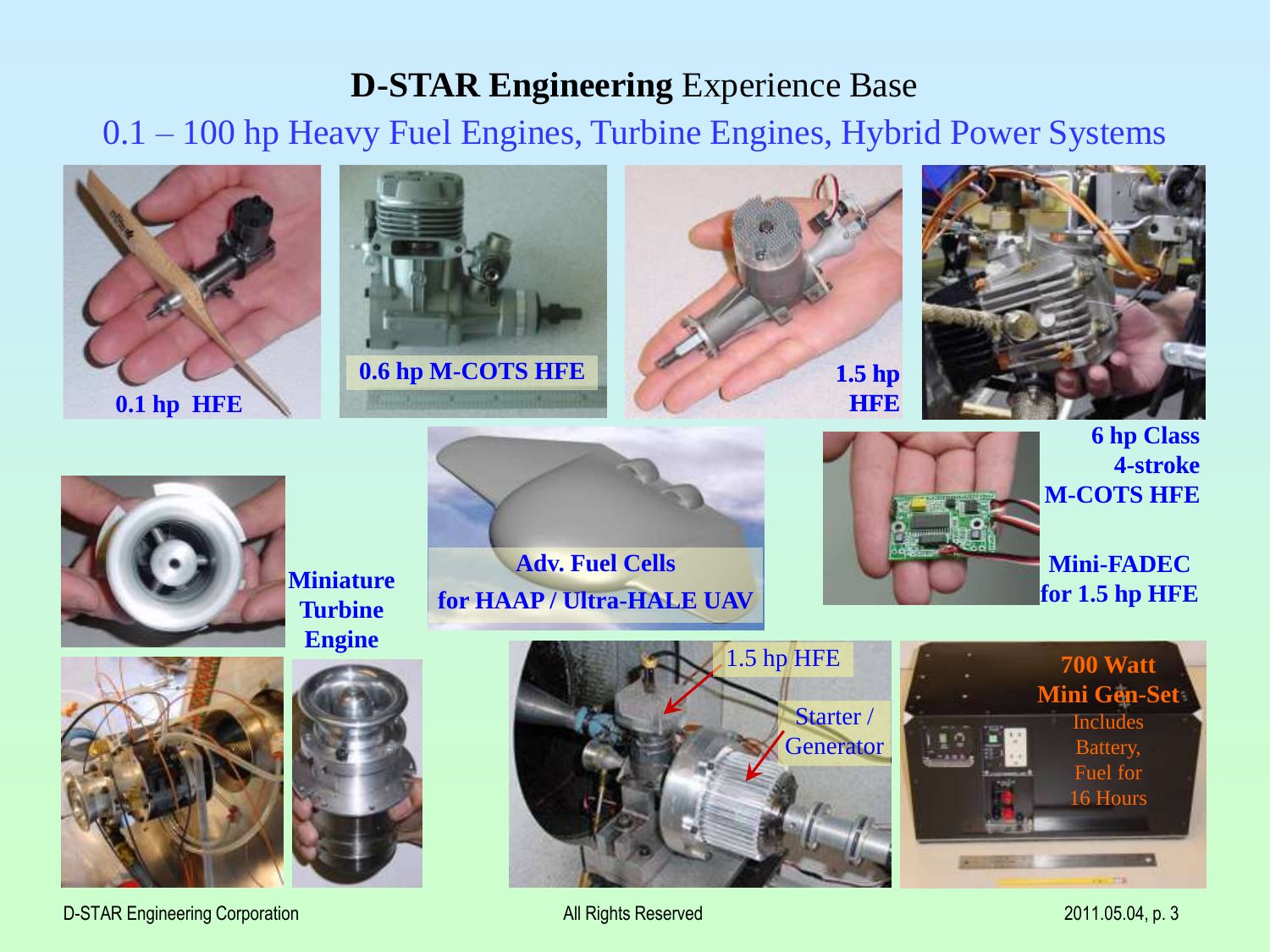# **Outline**

- **1. Company Background** 0.1 – 100 hp Heavy Fuel Engines, Turbine Engines, Hybrid Power Systems
- **2. Need for Portable Power Solutions :** Light-Weight Heavy-Fuel Gen-Sets Example : ONR Goals for a 500 W – 1000 W Power System
- **3. Problems with Conventional Generator Sets** Size, Weight, Noise, Wet-Stacking Challenges in Developing Small, Heavy Fuel Engines
- **4. Light-Weight Power Solutions by D-STAR Engineering** Strategies for Developing Light-Weight Heavy-Fuel Engines Examples of D-STAR Heavy Fuel Power Systems Business and Teaming Strategies (Beneficial to the Government and Others)
- **5. Conclusions**

Technologies have been Developed and Validated **TRL 5 Prototype Has Been Demonstrated, Delivered, Tested by the Govt.** Teaming Opportunities are in Discussions, but are Currently Open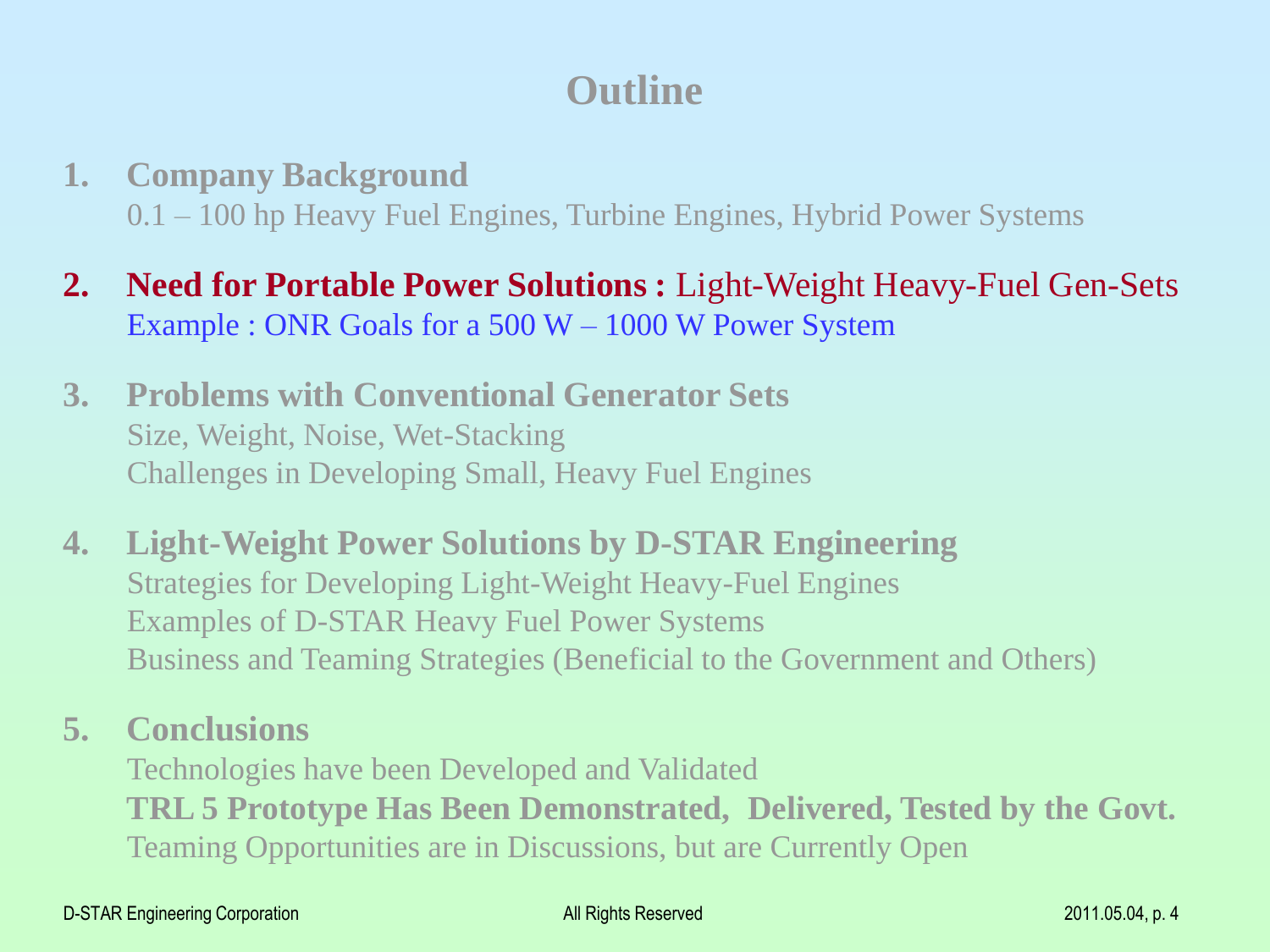### **ONR BAA 06-023 : Original Goals and D-STAR Prototype Capabilities**

#### 6.1 Desired Capabilities

- The ideal single-person portable JP-8-fueled generator would incorporate as many of the following features as possible:
- 1) Provide **500-1000 Watts** power at 28VDC through a commercial grade two-wire connector output interface : **700+ Watts Demonstrated.**
- 2) Operate directly on **JP-8 fuel** : **Yes. Straight JP-8. No Additives.**
- 3) Weigh  $\approx$  15 pounds : First Prototype is Heavier, Production Item can be Lighter.
- 4) Be highly compact, about **the size of a small lunch-box**, and able to fit in a Marine Corps backpack : First Prototype is Larger, Production Item can be Smaller.

#### 5) **Start up in less than 10 minutes** : **Yes. < 1 minute. Often < 10 seconds.**

- 6) Provide **power quality** comparable to current tactical generators. **Yes.**
- 7) Have an acoustic signature < 70 dB at 7 meters : **Yes,** 67 69 dB (First Prototype)**.**
- 8) Operate over a broad temperature range : **Yes.** Tested to 32 F, Range to be Expanded.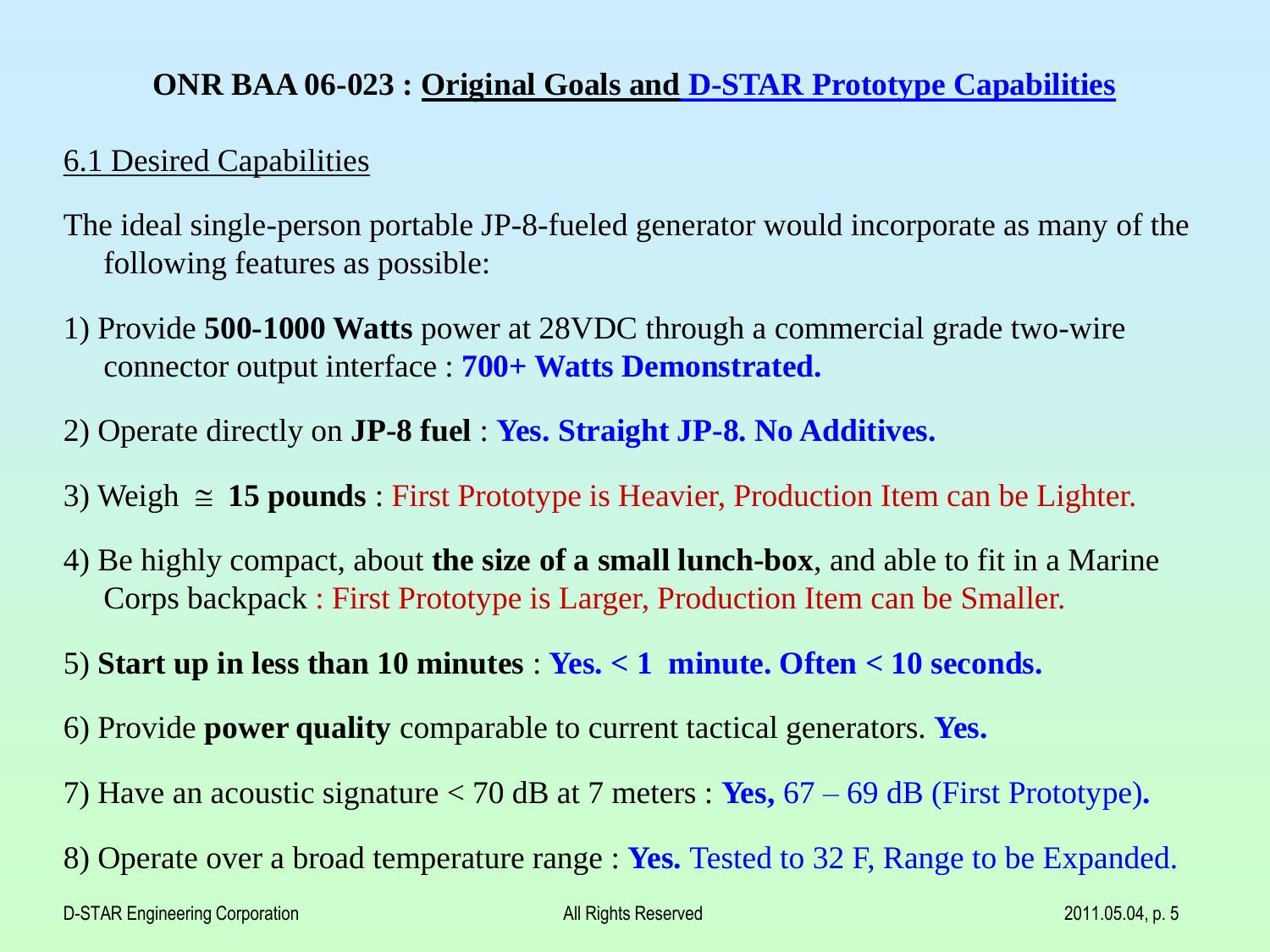### **ONR BAA 06-023 2**

### 6.1 Desired Capabilities (Continued)

- 9) Be able to operate from a remote standard 5 gallon military fuel container with the capability to pump fuel from that container : **Yes.**
- 10) Be **water neutral to the greatest extent possible** (i.e., operation should not require more than a minimal amount of water to be added to the system initially if needed, and no additional external water should be required after start-up.) : **No Water.**
- 11) Be able to operate for **at least 1 hour on internal fuel** : **Yes.**
- 12) Be able to **operate in a range of battlefield environments** (i.e., salt water atmosphere, diesel fumes, dust) : **TBD**
- 13) Be able to operate for **600 hours** before any major maintenance : **Expected.**
- 14) **Simple & highly reliable** : **Push-Button Start, Auto. Control & Optimization**.
- 15) Be a **cost effective** technology : **To Be Optimized.**
- 16) Able to be started without significant special training and can be operated by the average Marine : **Yes.**

D-STAR Engineering Corporation All Rights Reserved 2011.05.04, p. 6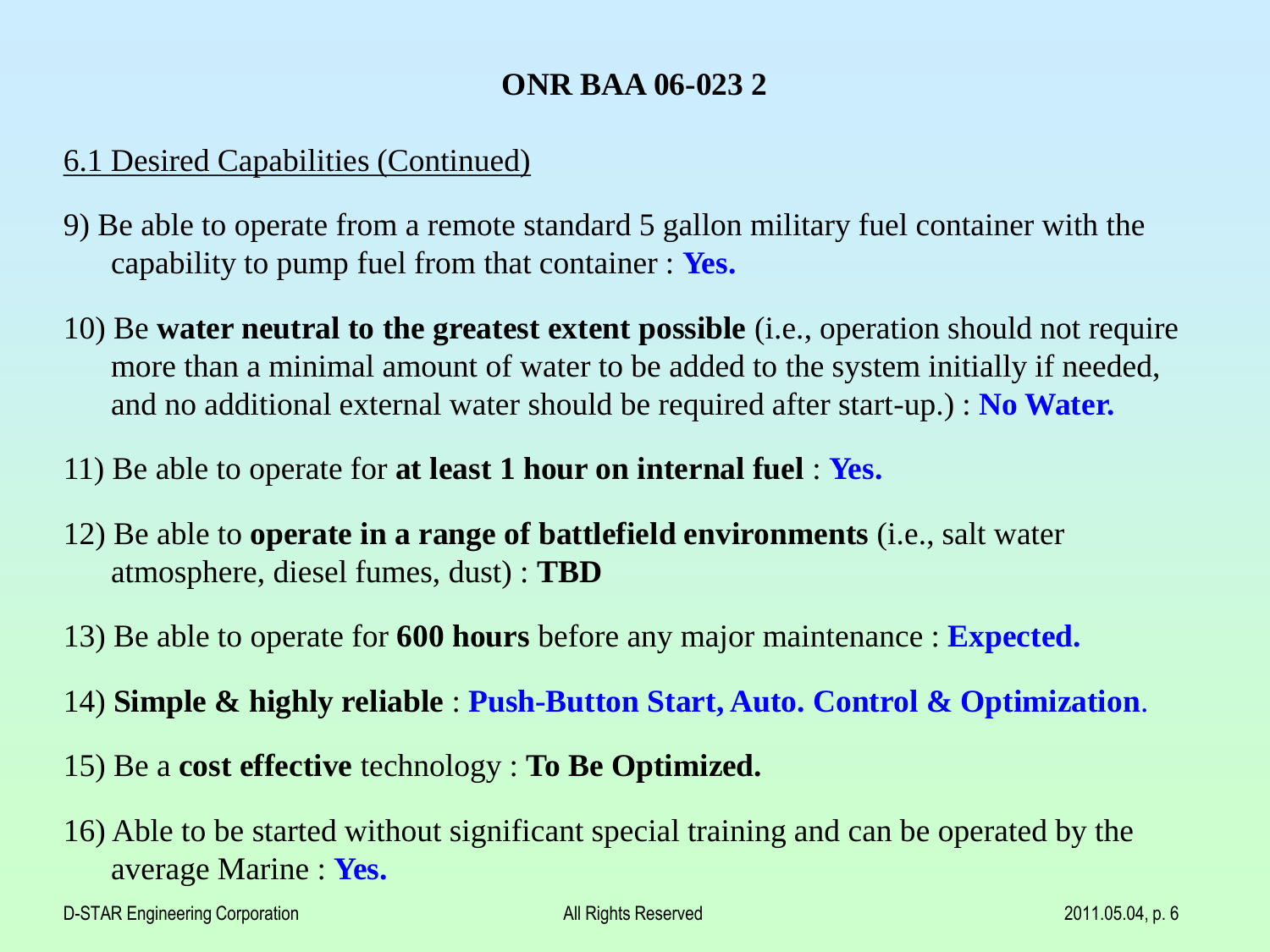# **Outline**

- **1. Company Background** 0.1 – 100 hp Heavy Fuel Engines, Turbine Engines, Hybrid Power Systems
- **2. Need for Portable Power Solutions :** Light-Weight Heavy-Fuel Gen-Sets Example : ONR Goals for a 500 W – 1000 W Power System
- **3. Problems with Conventional Generator Sets** Size, Weight, Noise, Wet-Stacking Challenges in Developing Small, Heavy Fuel Engines
- **4. Light-Weight Power Solutions by D-STAR Engineering** Strategies for Developing Light-Weight Heavy-Fuel Engines Examples of D-STAR Heavy Fuel Power Systems Business and Teaming Strategies (Beneficial to the Government and Others)
- **5. Conclusions**

Technologies have been Developed and Validated **TRL 5 Prototype Has Been Demonstrated, Delivered, Tested by the Govt.** Teaming Opportunities are in Discussions, but are Currently Open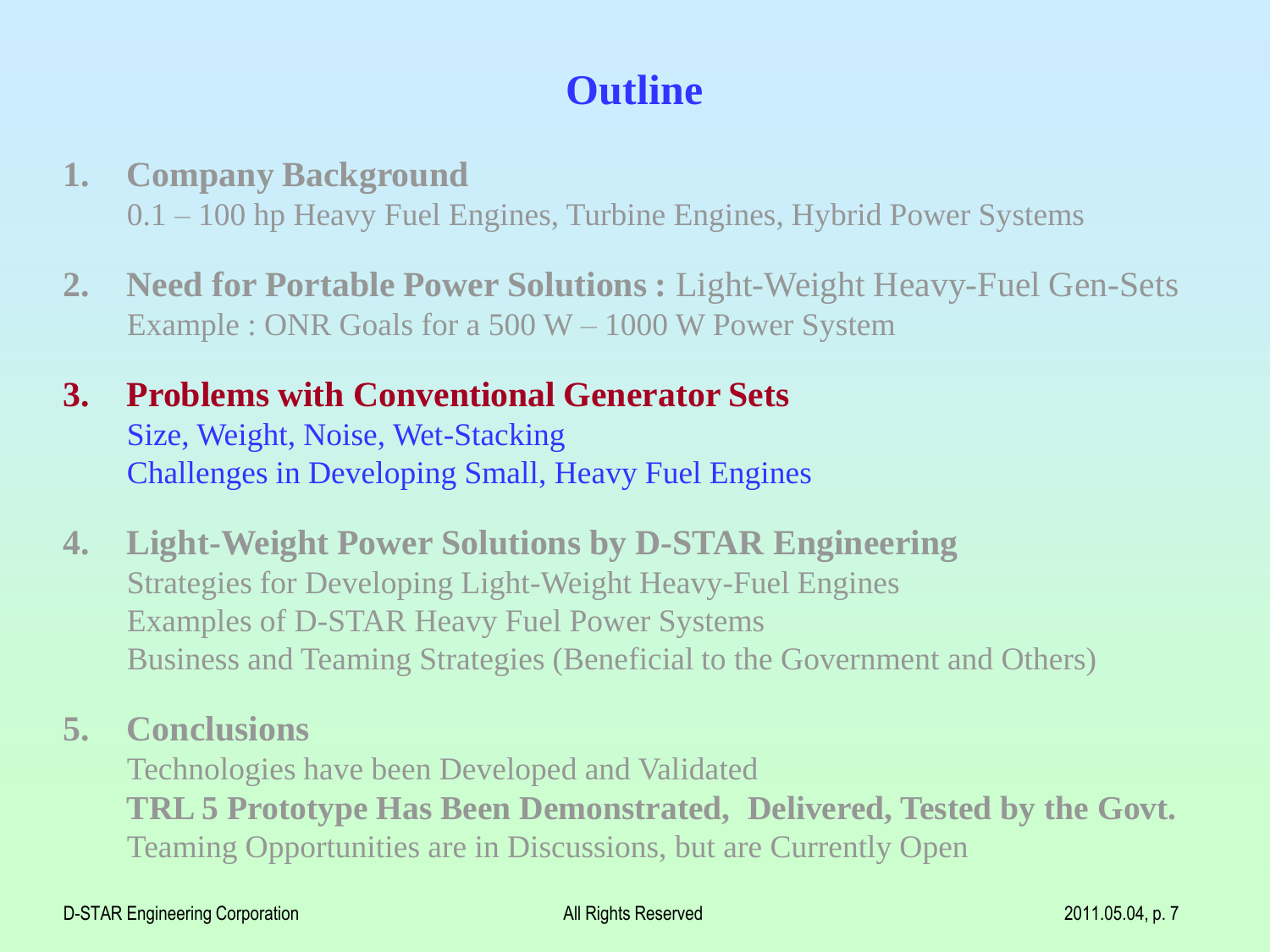## **Problems with Conventional Generator Sets**

## **Size : Military Generator Sets are Too Large**

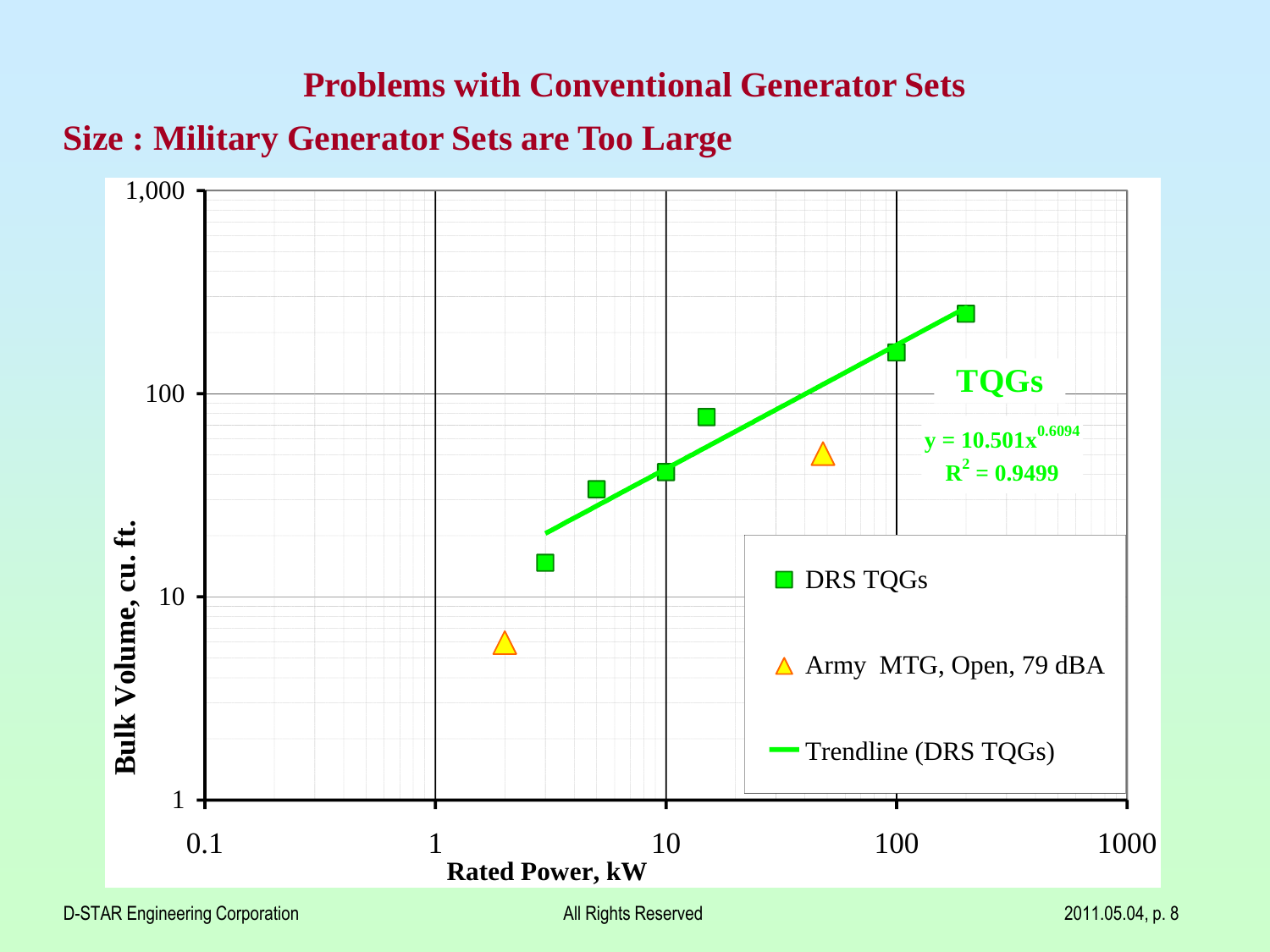# **Problems with Conventional Generator Sets Size : Military Generator Sets are Too Large**



D-STAR Engineering Corporation **Computer Contains Computer Contains All Rights Reserved** 2011.05.04, p. 9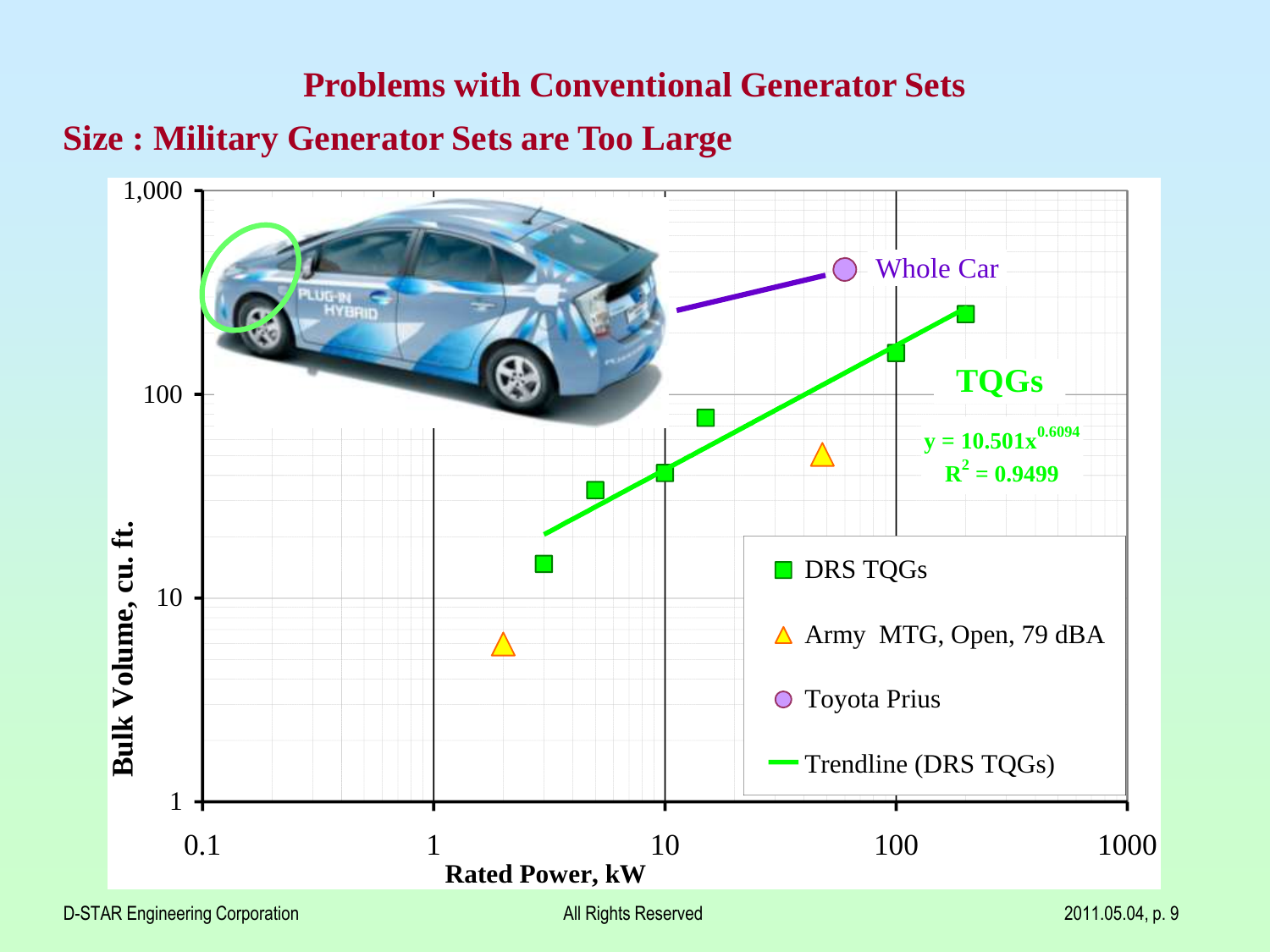# **Problems with Conventional Generator Sets Weight : Military Generator Sets Weight Too Much**

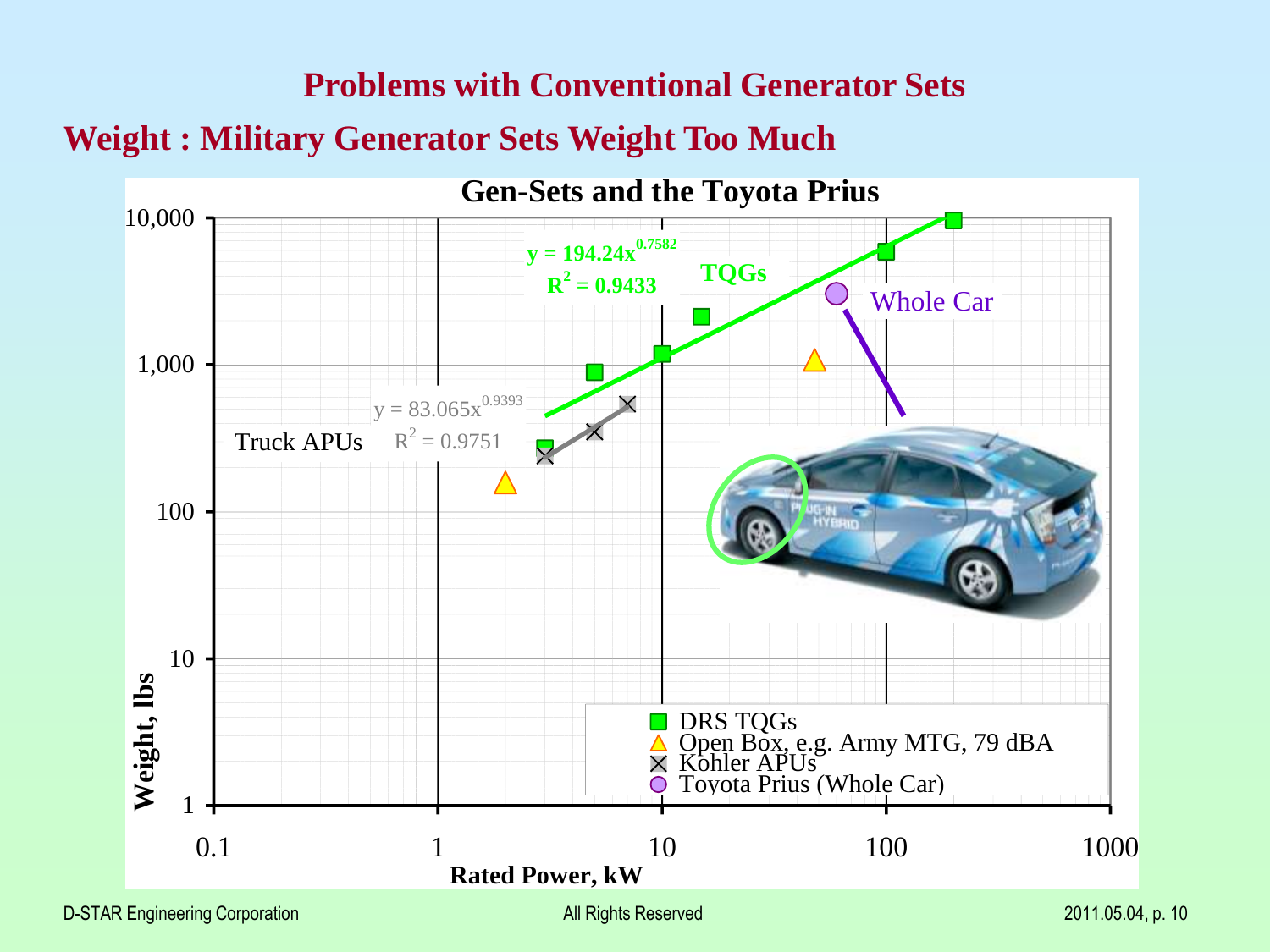# **Problems with Conventional Generator Sets Weight : Military Generator Sets Weight Too Much**

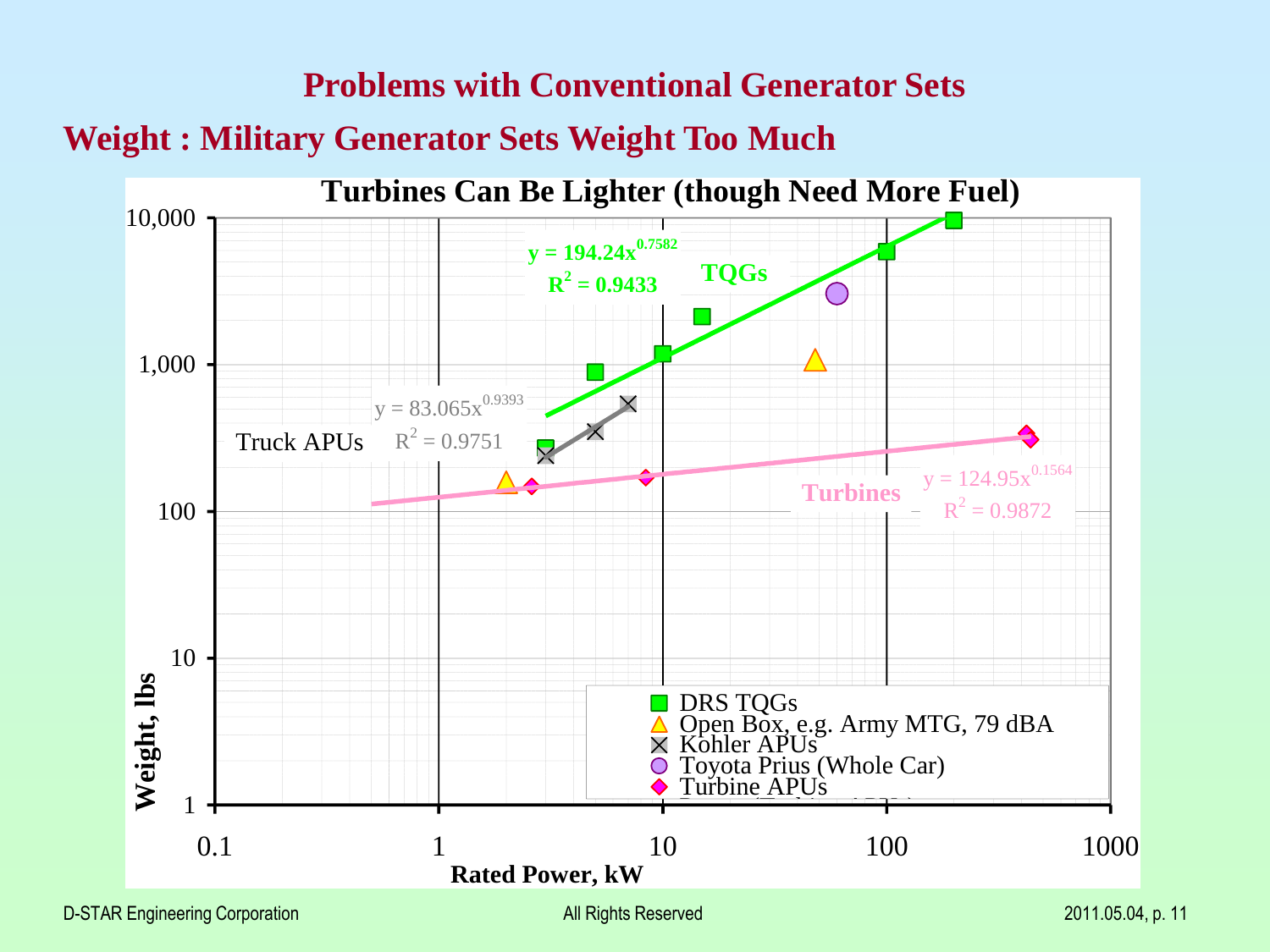# **Problems with Conventional Generator Sets Weight : Military Generator Sets Weight Too Much**



D-STAR Engineering Corporation All Rights Reserved 2011.05.04, p. 12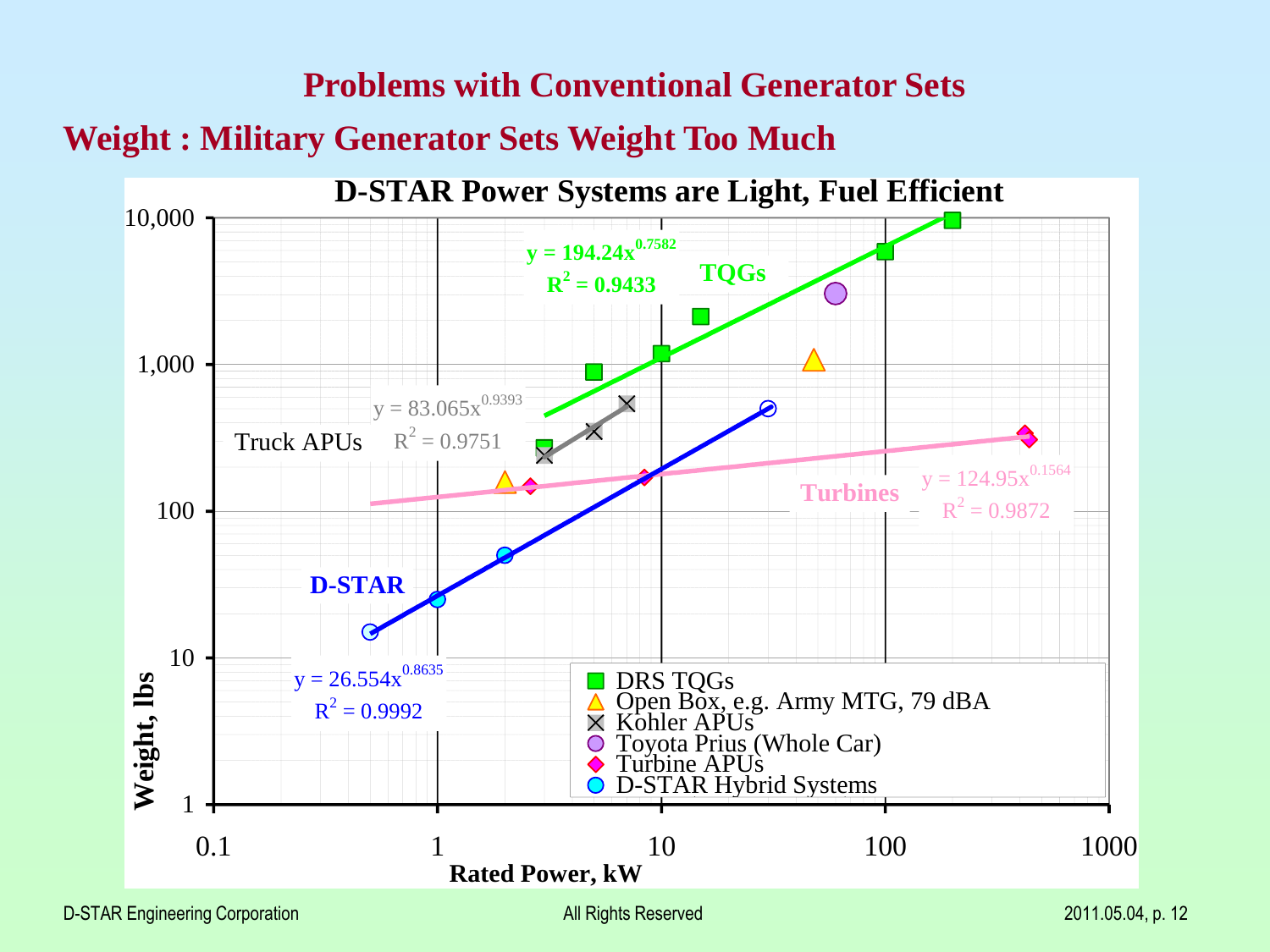### **Problems with Conventional Generator Sets**

**Noise : The Enemy of Stealth and Military Success.**

The 2 kW MTG Makes 79 dB at 7 m

TQGs Achieve 70 dB, but are 2x Heavier (per kW) than MTG.

**Wet Stacking : Maintenance Problems with Exhaust Systems.**

Can be Avoided by Variable Speed Operation.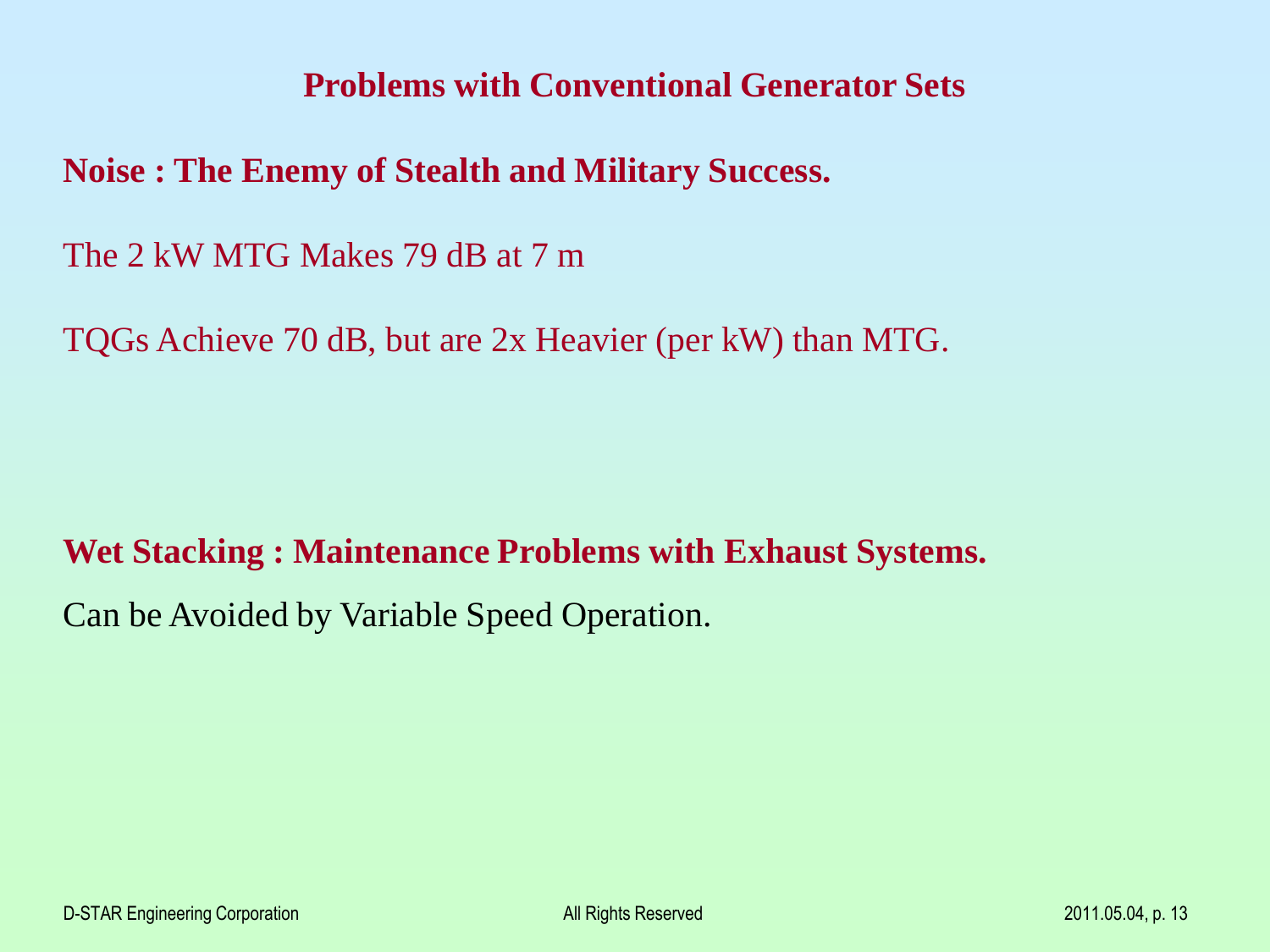# **Key Handicaps of Conventional Diesel Generator Sets and APUs**

| <b>Large Size:</b>   | Large, Low Speed Engine, Large Generator                           |
|----------------------|--------------------------------------------------------------------|
| <b>Heavy Weight:</b> | Large Diesel Engine<br>Low Speed<br>Low Air Utilization, Low BMEP  |
|                      | <b>Heavy Construction</b><br><b>High Peak Combustion Pressures</b> |
| <b>High Cost:</b>    | Large Size & Weight, Greater Cost                                  |
| <b>High Noise:</b>   | <b>Combustion Shock Noise</b>                                      |
|                      | Low Frequency Noise Difficult to Attenuate.                        |
|                      | <b>Exhaust Emissions: Stratified Charge Produces Smoke</b>         |
|                      | High Peak Combustion Temperature Produces NO <sub>x</sub> .        |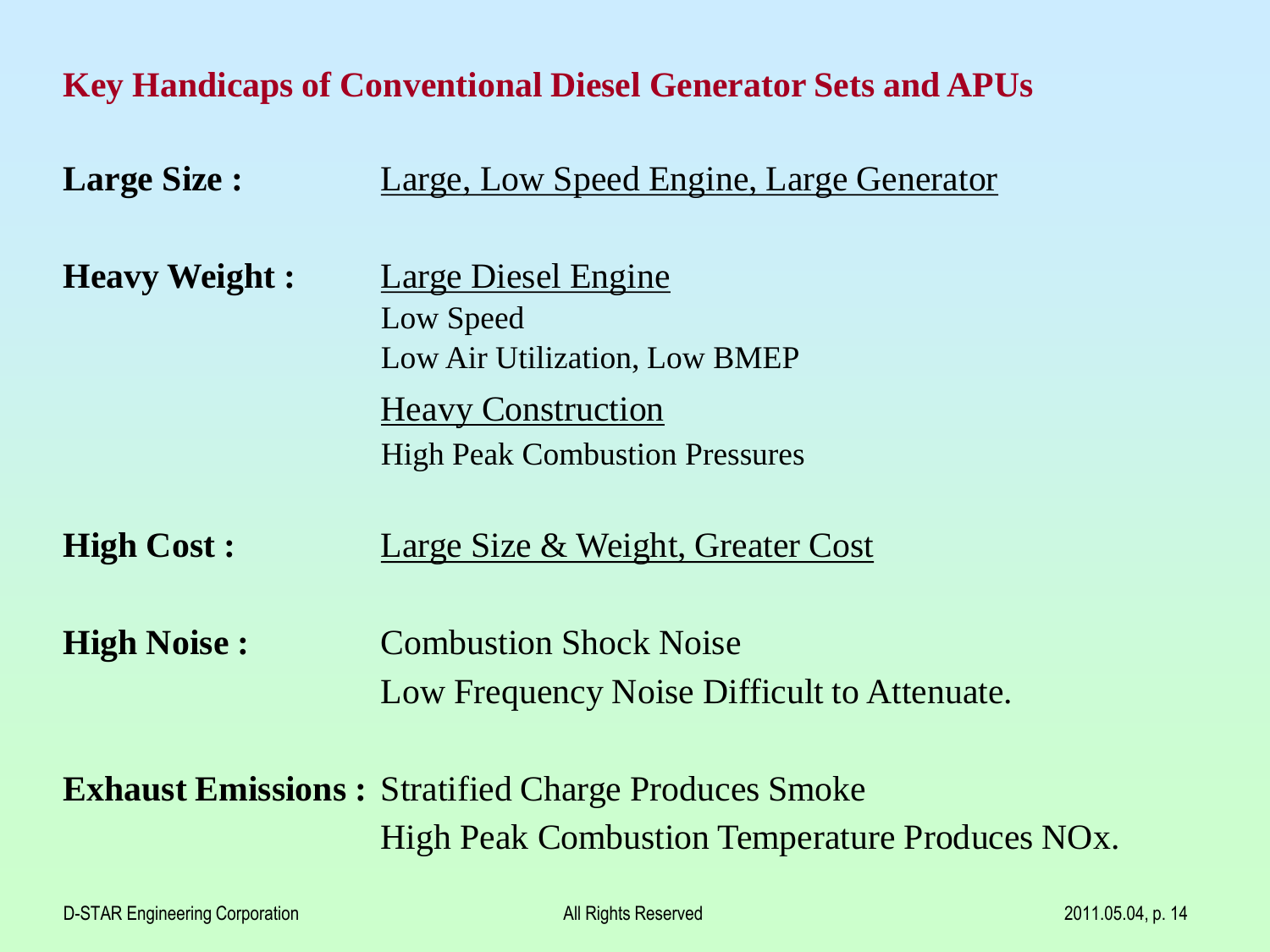# **Outline**

- **1. Company Background** 0.1 – 100 hp Heavy Fuel Engines, Turbine Engines, Hybrid Power Systems
- **2. Need for Portable Power Solutions :** Light-Weight Heavy-Fuel Gen-Sets Example : ONR Goals for a 500 W – 1000 W Power System
- **3. Problems with Conventional Generator Sets** Size, Weight, Noise, Wet-Stacking Challenges in Developing Small, Heavy Fuel Engines
- **4. Light-Weight Power Solutions by D-STAR Engineering** Strategies for Developing Light-Weight Heavy-Fuel Engines Examples of D-STAR Heavy Fuel Power Systems Business and Teaming Strategies (Beneficial to the Government and Others)
- **5. Conclusions**

Technologies have been Developed and Validated **TRL 5 Prototype Has Been Demonstrated, Delivered, Tested by the Govt.** Teaming Opportunities are in Discussions, but are Currently Open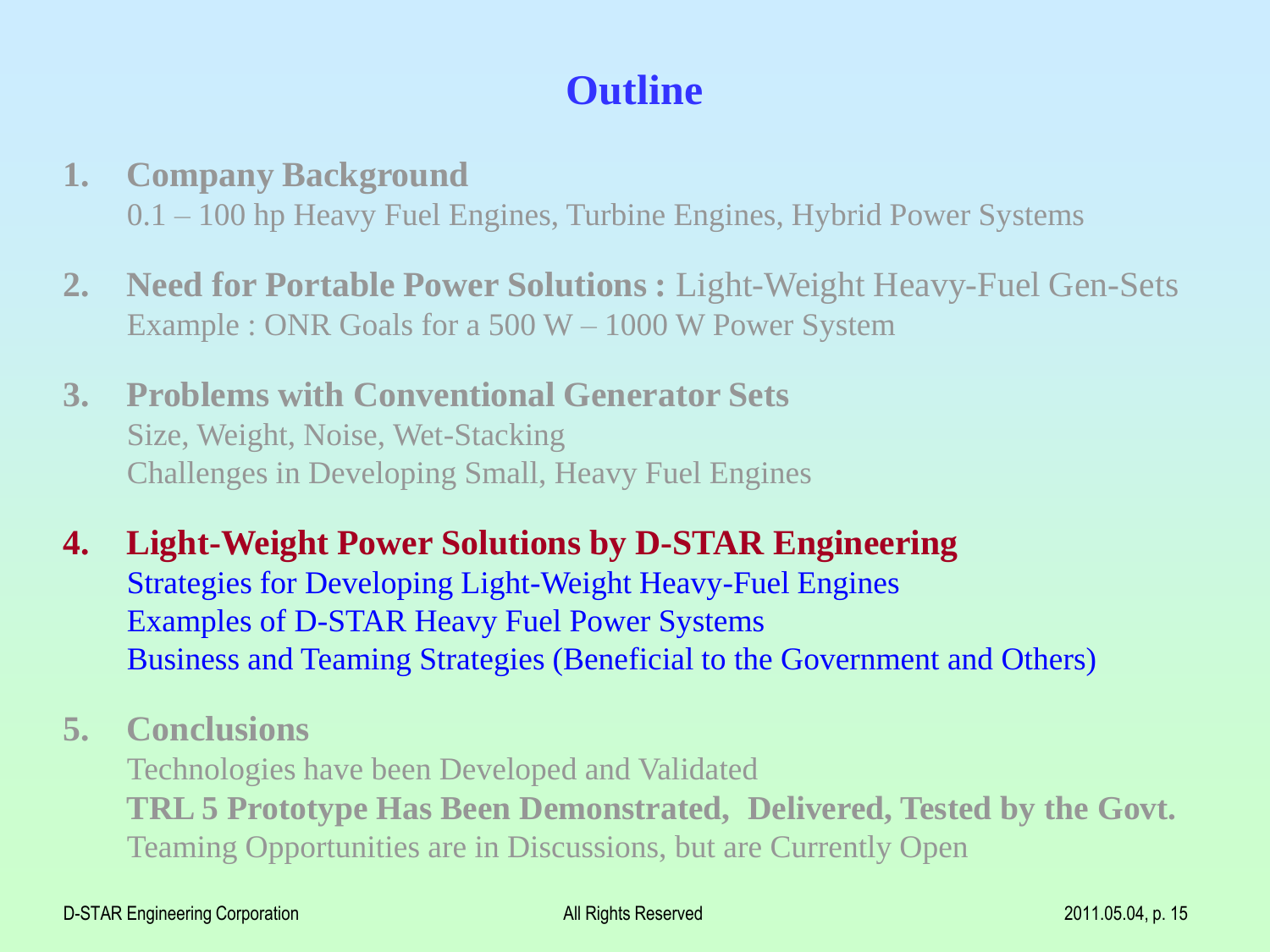

### **Handicaps of Conventional Heavy Fuel Engines : Weight**

D-STAR Engineering Corporation and the contract of the All Rights Reserved 2011.05.04, p. 16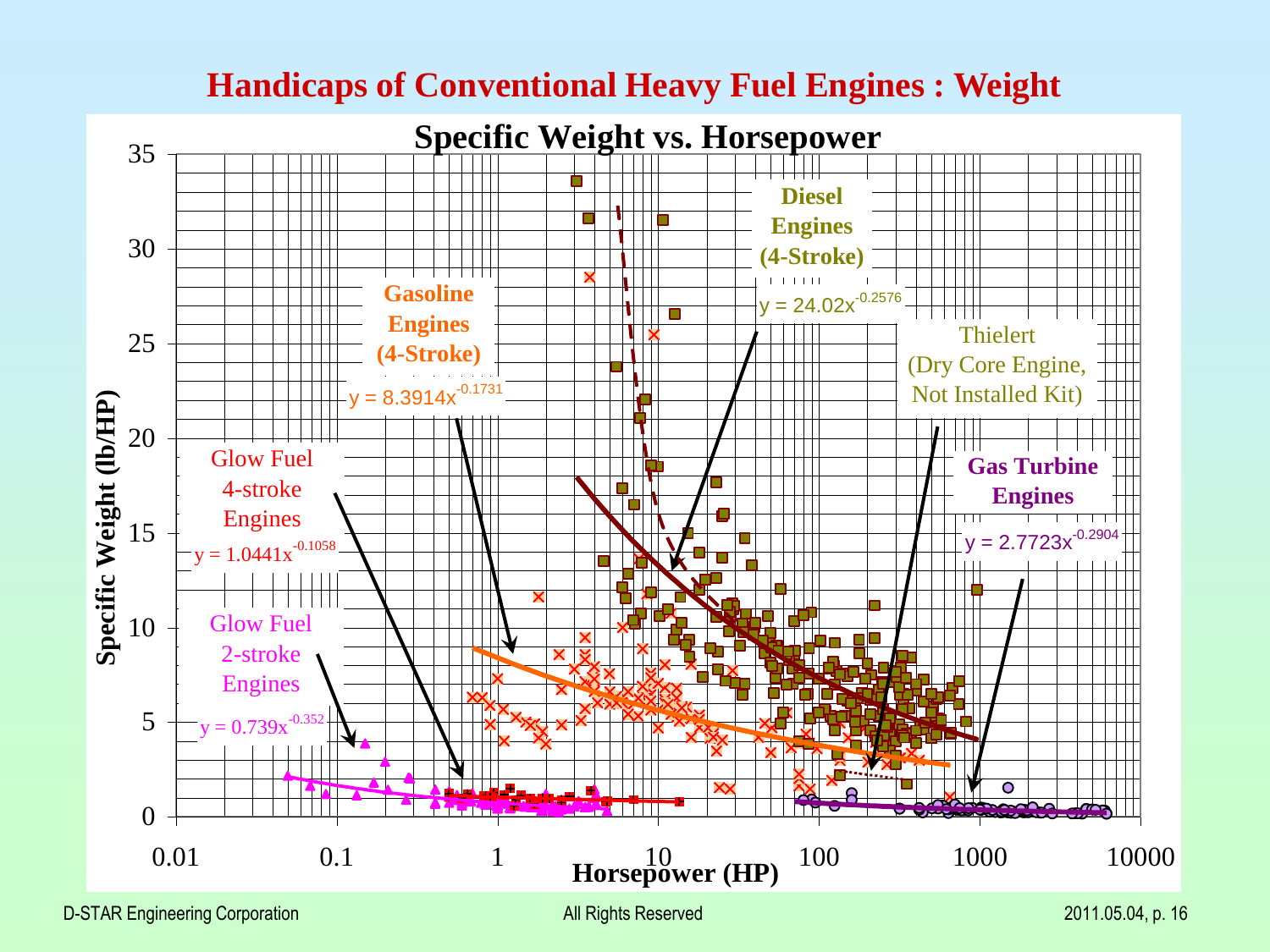

### **Turbine Engines Weigh Less, but Small Turbines have Excess Fuel Use**

D-STAR Engineering Corporation **All Rights Reserved All Rights Reserved** 2011.05.04, p. 17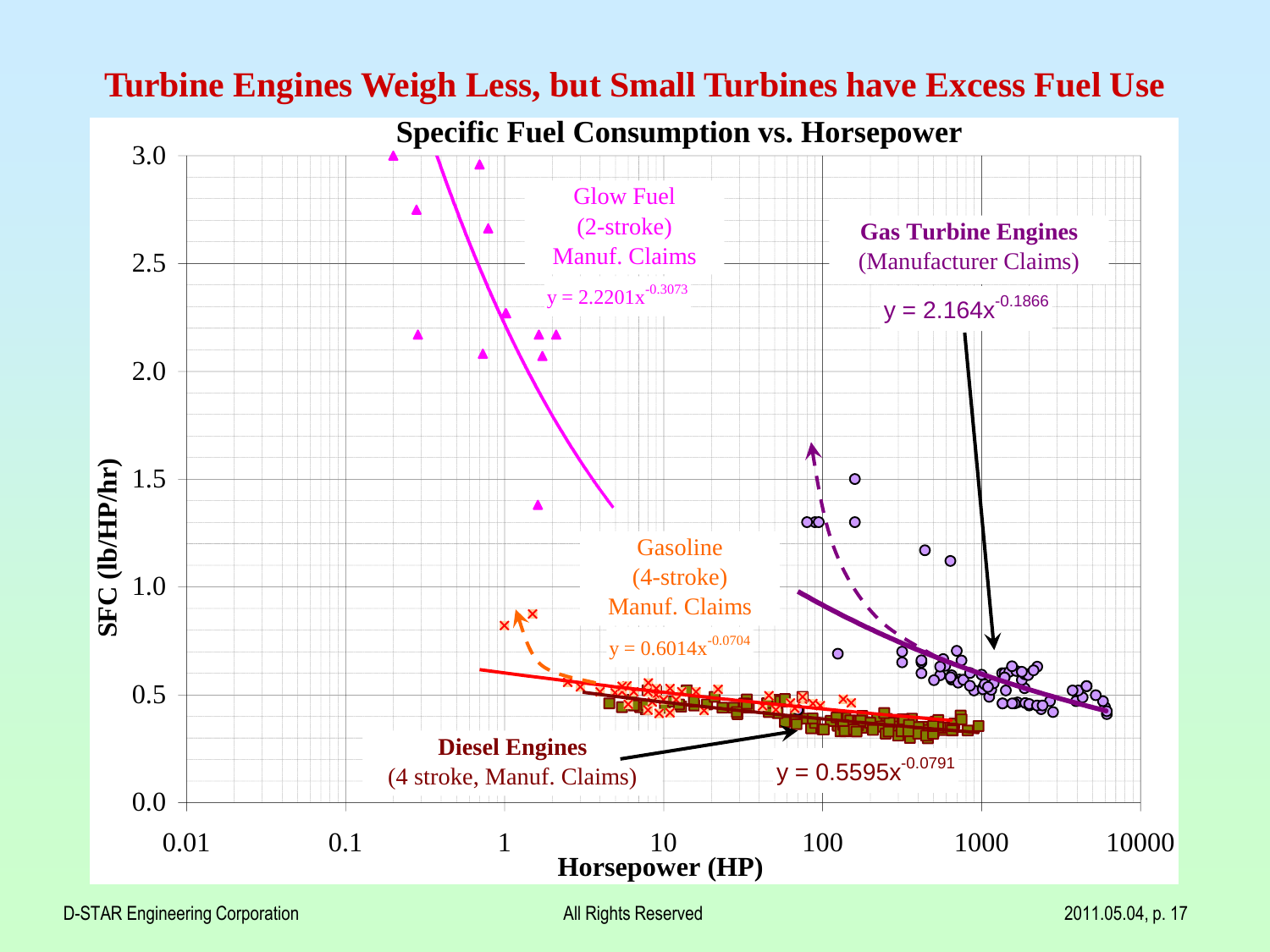# **Heavy Fuel Engines are 2x – 3x More Expensive Than Gasoline Engines Turbines are 10x – 20 x More Expensive than Diesel Engines**

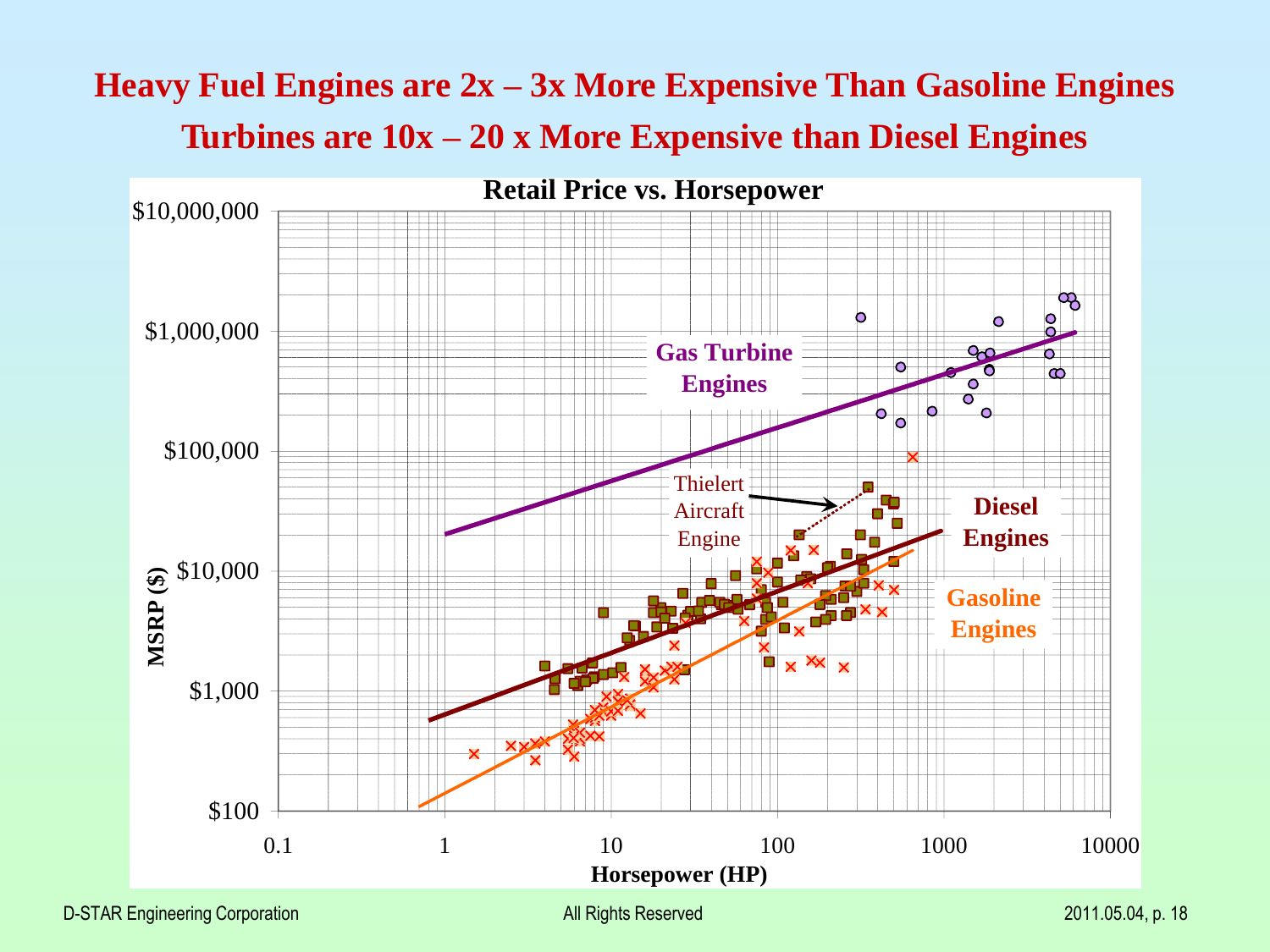## **Heavy Fuel Engines Need to be 5x Larger Than Gasoline Engines**



D-STAR Engineering Corporation and the Corporation Corporation All Rights Reserved 2011.05.04, p. 19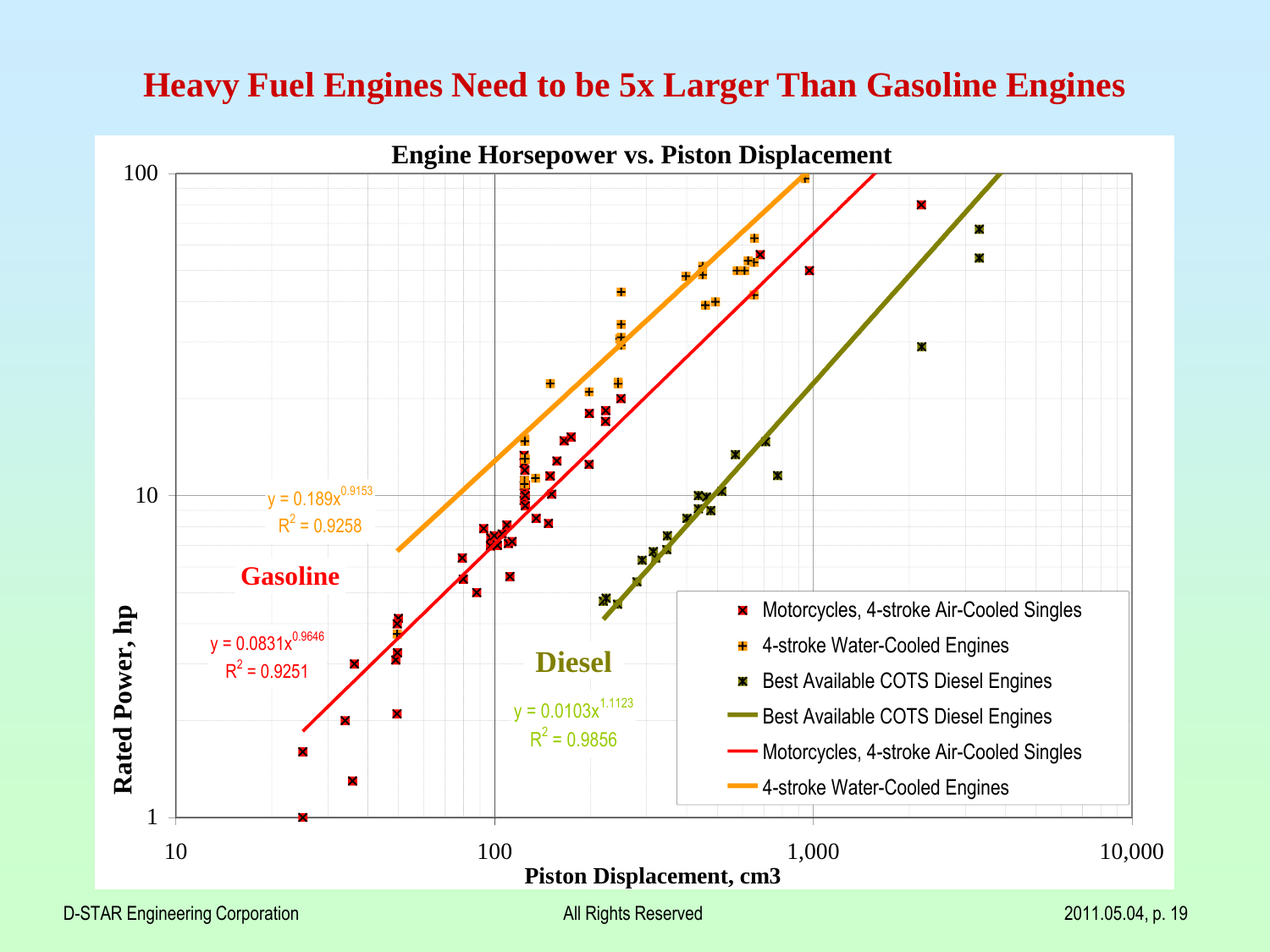# **Why Do Heavy Fuel Engines Need to Be Larger than Gasoline Engines? Low Speed and Low Air Utilization**

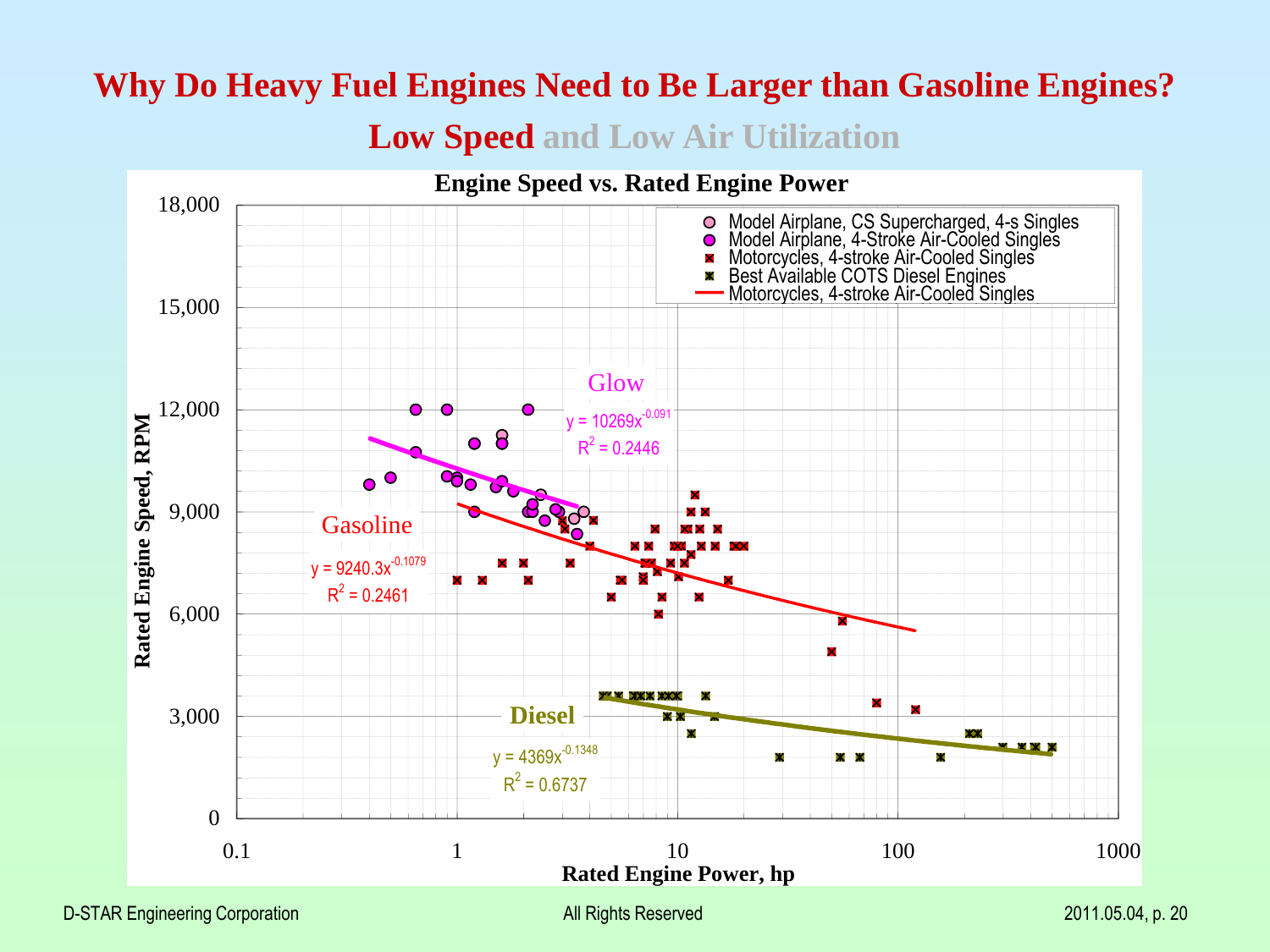# **Why Do Heavy Fuel Engines Need to Be Larger than Gasoline Engines?**

**Low Speed and Low Air Utilization**

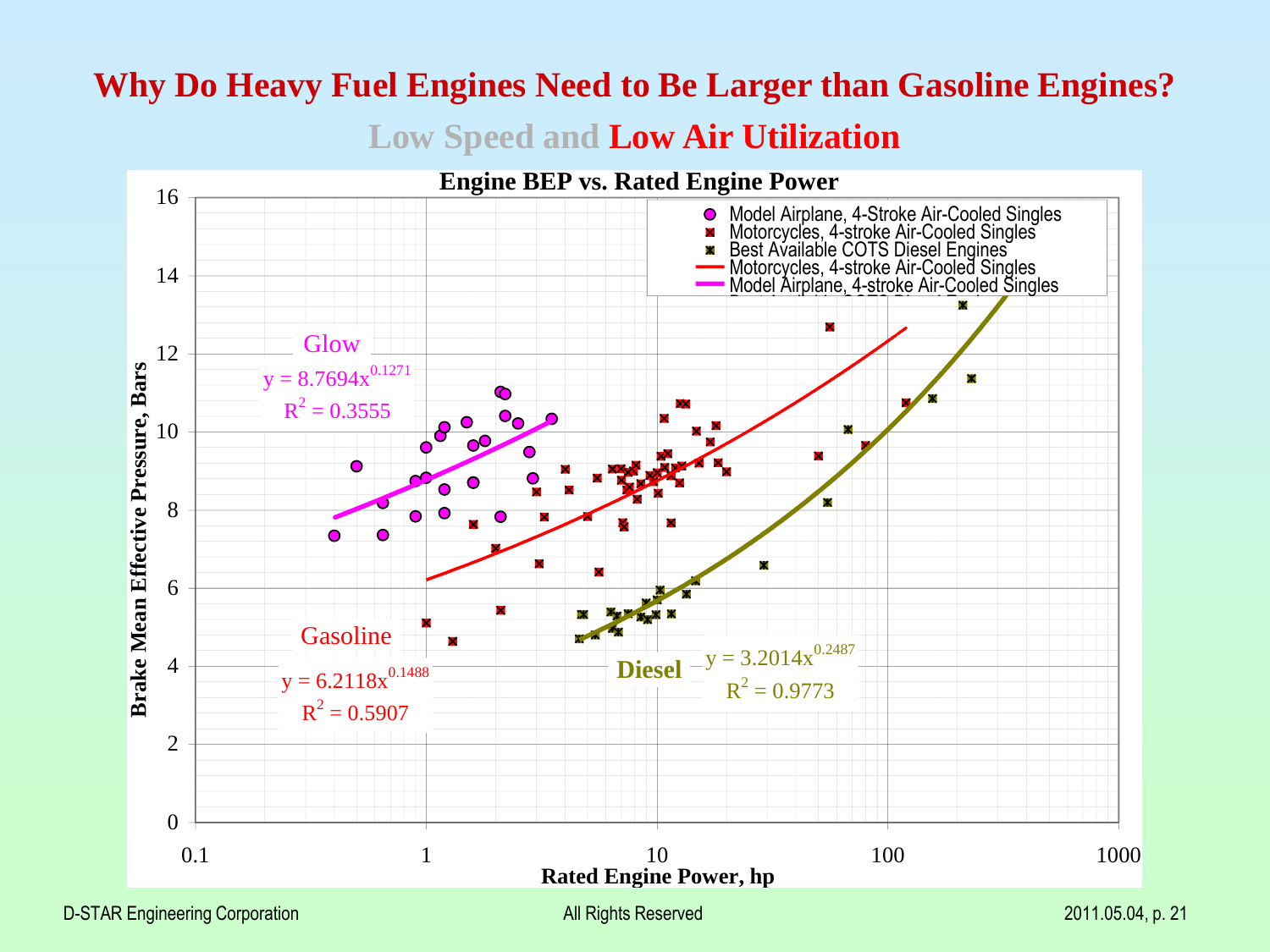# **Even at Equal Size, Diesel Engines Weigh More Because of High Compression Ratios, Very High Peak Pressures.**



D-STAR Engineering Corporation and the contract of the All Rights Reserved 2011.05.04, p. 22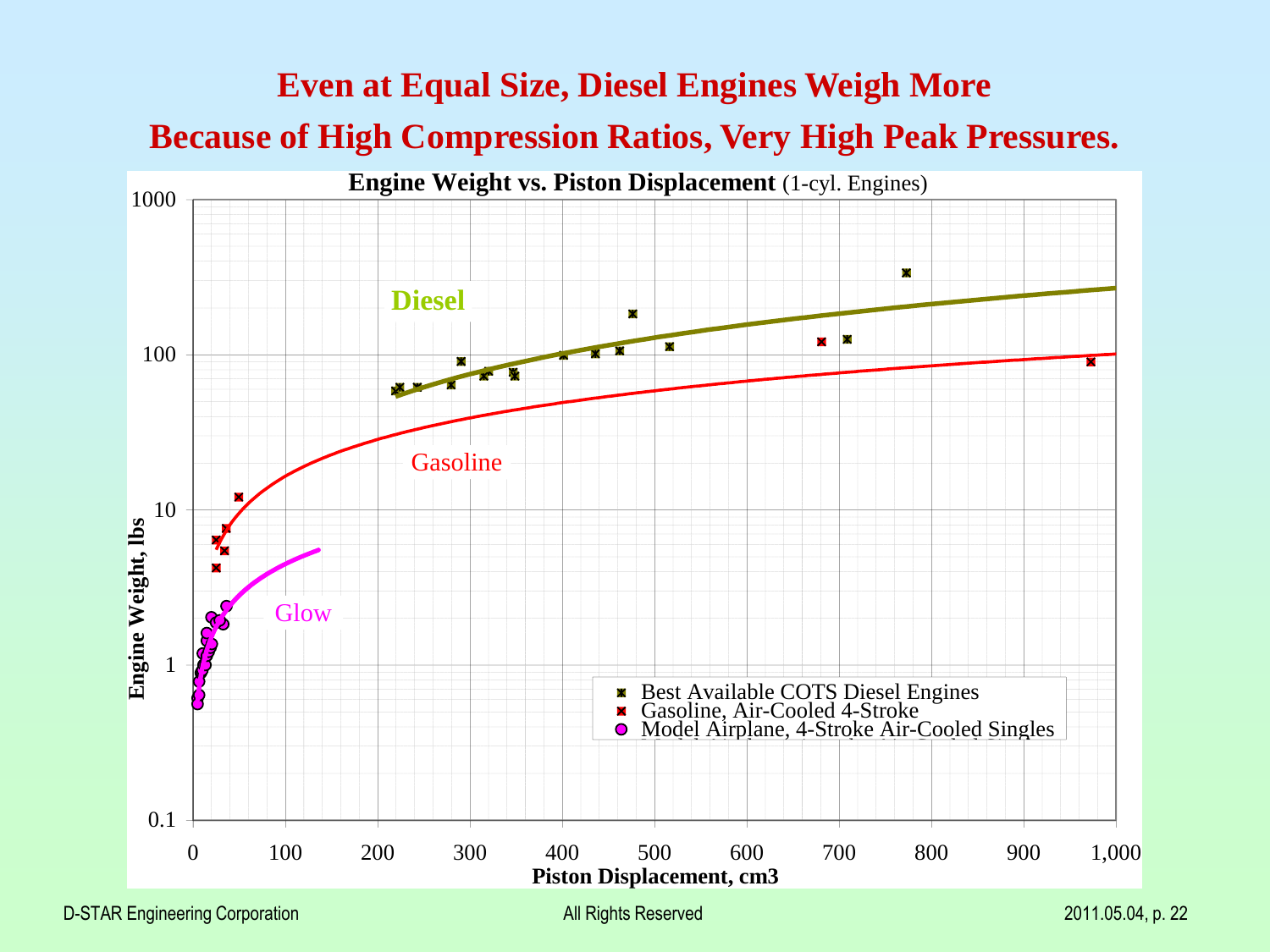**So, Diesel Engines are Large and Heavy Because of Low Speed, Low Air Utilization, High Peak Pressures.**

> **What Can Most Improve Heavy Fuel Engines? Lower End (Mechanism) or Upper End (Combustion)?**

**Piston-Rod-Crank System is** 

- **95% Efficient, Very Light Weight**
- **Has 100-year History, \$100 Billion R&D Investment**
- **Sealing, Lubrication and Heat Transfer Problems are Well Understood, Solved.**

**'Barrel' Engines, 'Butterfly' Engines, 'Cat-and-Mouse' Engines (real names) ...**

- **Are Not More Efficient, Not Much Lighter**
- **Have Large Challenges of Sealing, Lubrication and Heat Transfer.**

**Improving the Upper End (Combustion) Can Enable**

- **Faster Operating Speeds for Higher Power Density**
- **Greater Air Utilization (BMEP) for Greater Power, Greater Efficiency.**
- **Reduced Peak Pressures for Lighter Weight, Lower Friction.**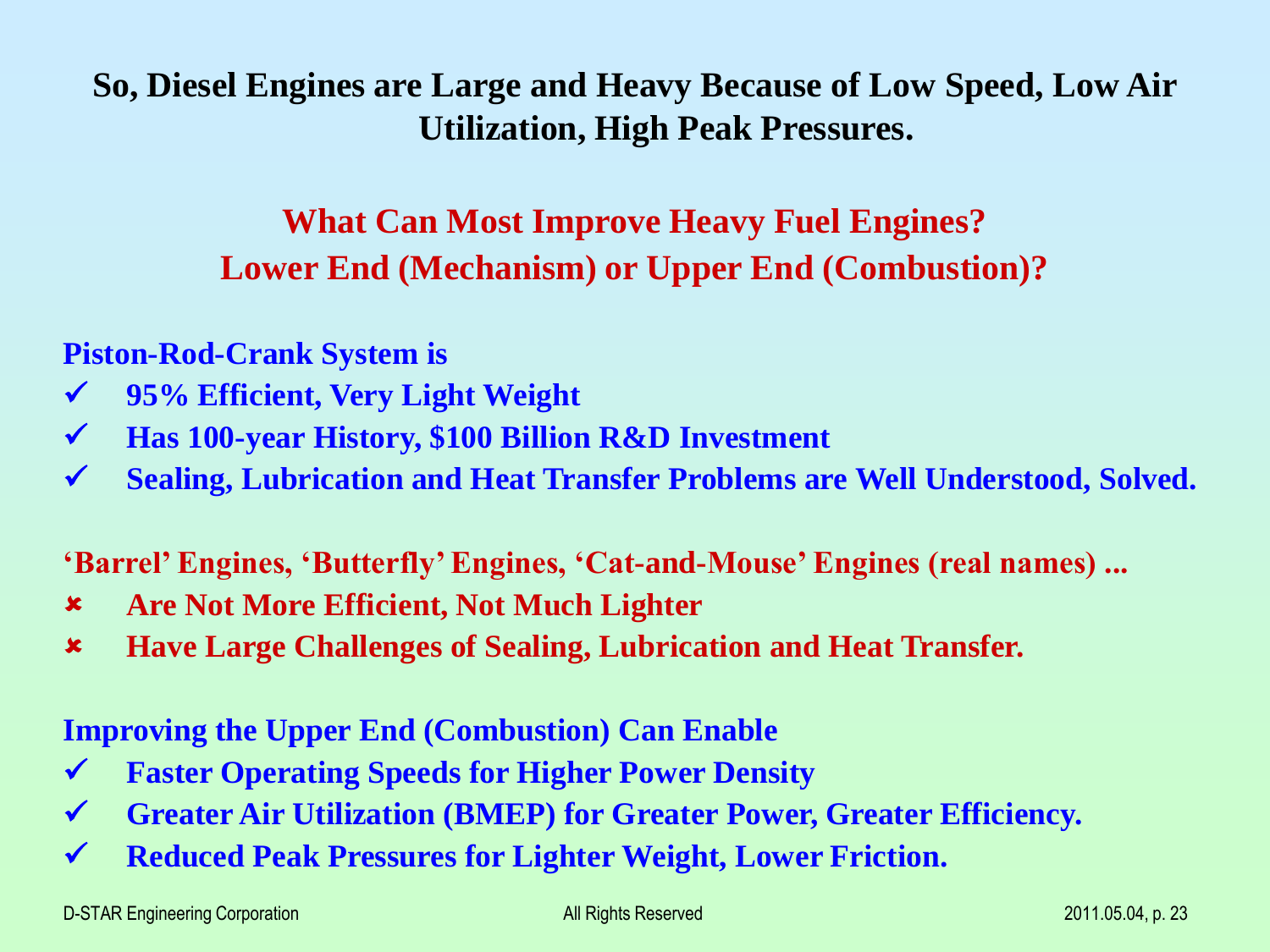# **Outline**

- **1. Company Background** 0.1 – 100 hp Heavy Fuel Engines, Turbine Engines, Hybrid Power Systems
- **2. Need for Portable Power Solutions :** Light-Weight Heavy-Fuel Gen-Sets Example : ONR Goals for a 500 W – 1000 W Power System
- **3. Problems with Conventional Generator Sets** Size, Weight, Noise, Wet-Stacking Challenges in Developing Small, Heavy Fuel Engines
- **4. Light-Weight Power Solutions by D-STAR Engineering** Strategies for Developing Light-Weight Heavy-Fuel Engines Examples of D-STAR Heavy Fuel Power Systems Business and Teaming Strategies (Beneficial to the Government and Others)
- **5. Conclusions**

Technologies have been Developed and Validated **TRL 5 Prototype Has Been Demonstrated, Delivered, Tested by the Govt.** Teaming Opportunities are in Discussions, but are Currently Open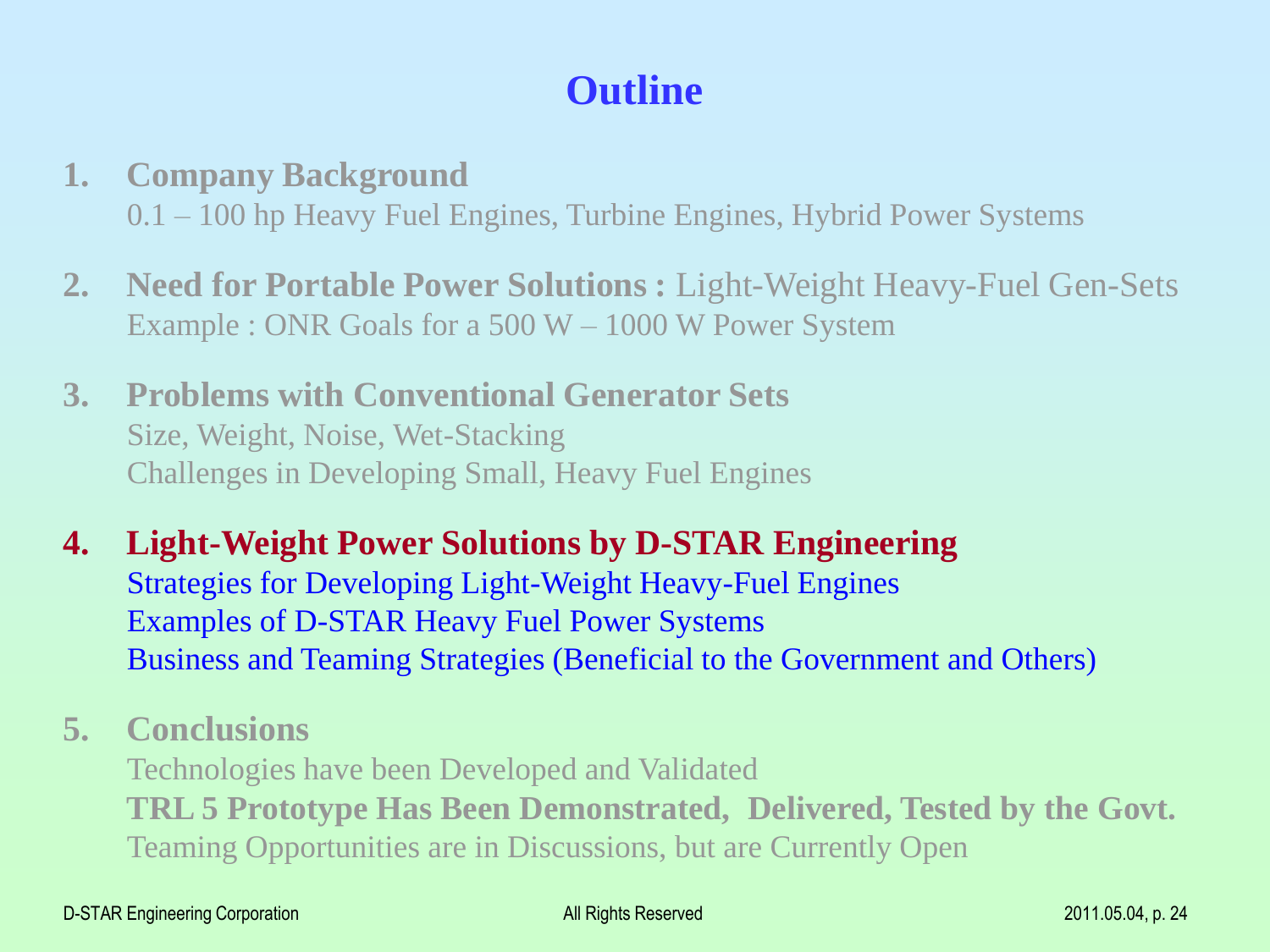### **D-STAR Strategies for Developing Light-Weight Heavy-Fuel Engines**

- 1. **Enable High Speed Operation**, even with Heavy Fuels (e.g. JP-8) Conventional Diesel Engines Operate at < 3600 RPM D-STAR HFEs Operate at 6,000 – 18,000 RPM.
- 2. **Enable Full Air Utilization**

Conventional Diesel Engines Operate at Phi < 0.6 (Smoke Limit) D-STAR HFEs Operate at Phi up to 1.0 (without Smoke).

- 3. **Enable Combustion at Low Pressures** Conventional Diesel Engines Operate at High CR, High Pmax. D-STAR HFEs Operate at Lower CR, Much Lower Pmax
- 4. **Ensure Active Optimization** of Engine Operating Parameters **(mini-FADEC)**
- 5. **Reduce Cost** Through Use of Gasoline Engine Components Where Feasible. Use Custom Components Where Needed.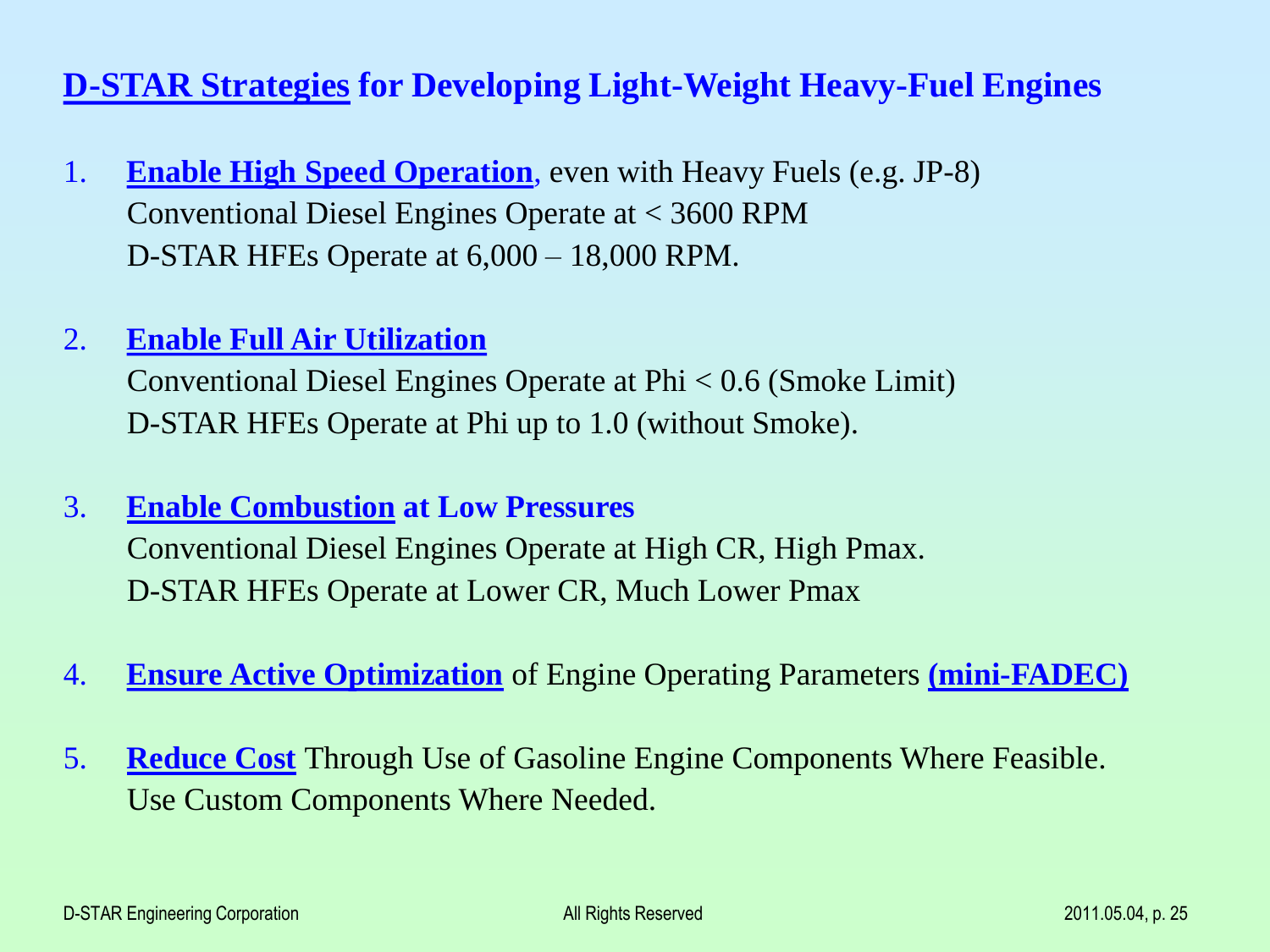### **Examples of D-STAR Heavy Fuel Power Systems**

**Current 2 kW Generator Set Used by Army, Others AC Only 158 lbs**



**D-STAR / Army 2 kW Power Core Demonstrated 50 lbs**

**D-STAR / ONR 1 kW Power Core Demonstrated Endurance Test Completed Prototype Delivered Performance Verified by Govt.**

**D-STAR / Army 500 W Phase 2 in Process 15 lbs**

**D-STAR / Army 300 W Selected for Phase 1**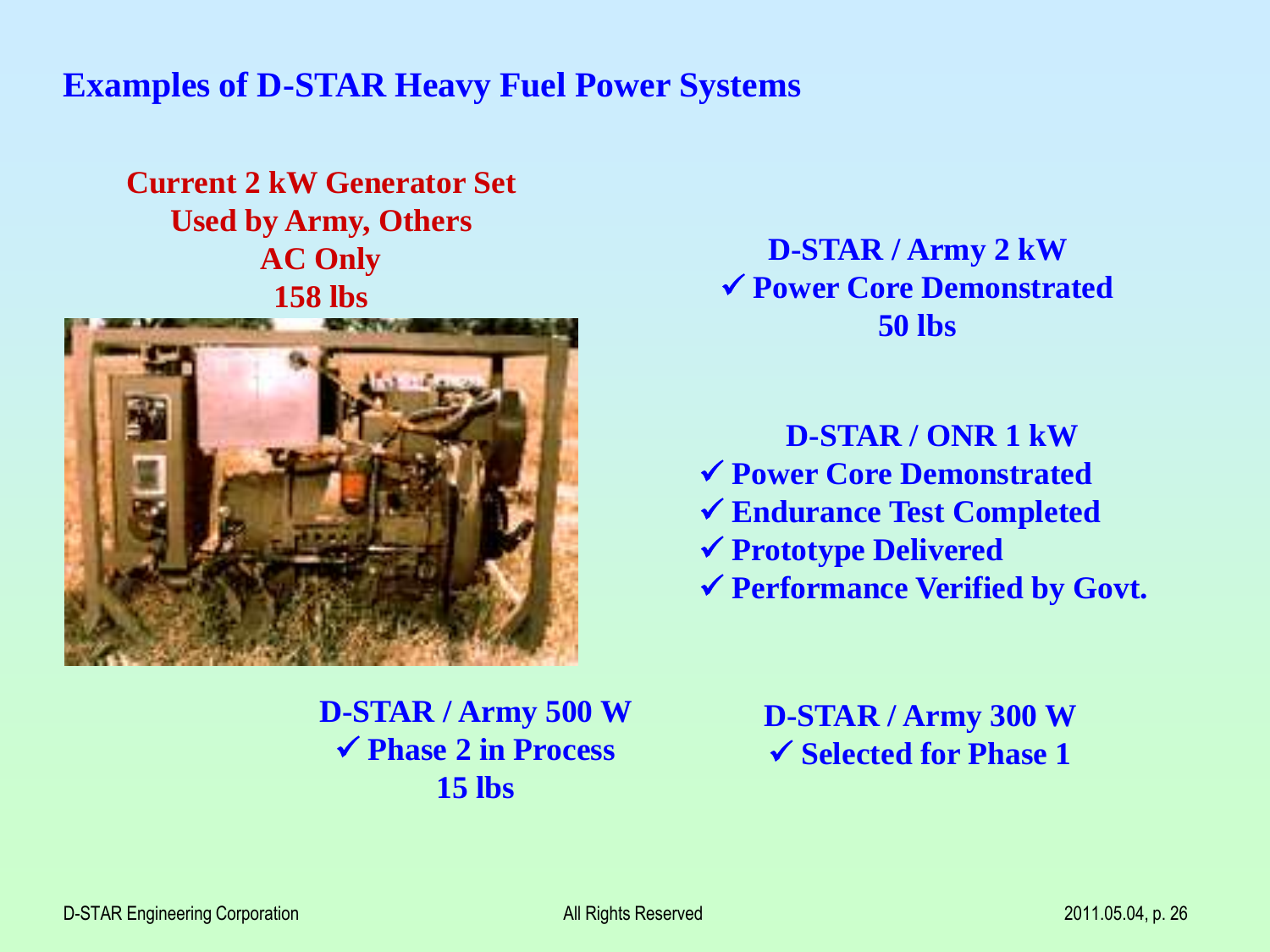## **D-STAR / ONR / USMC 500 W – 1000 W**

#### **Power Core Demonstrated, 50 lbs. Demonstrated 1600W Cont., 1800 W Peak**



Potential for  $2+$  kW

D-STAR Engineering Corporation and the control of the All Rights Reserved 2011.05.04, p. 27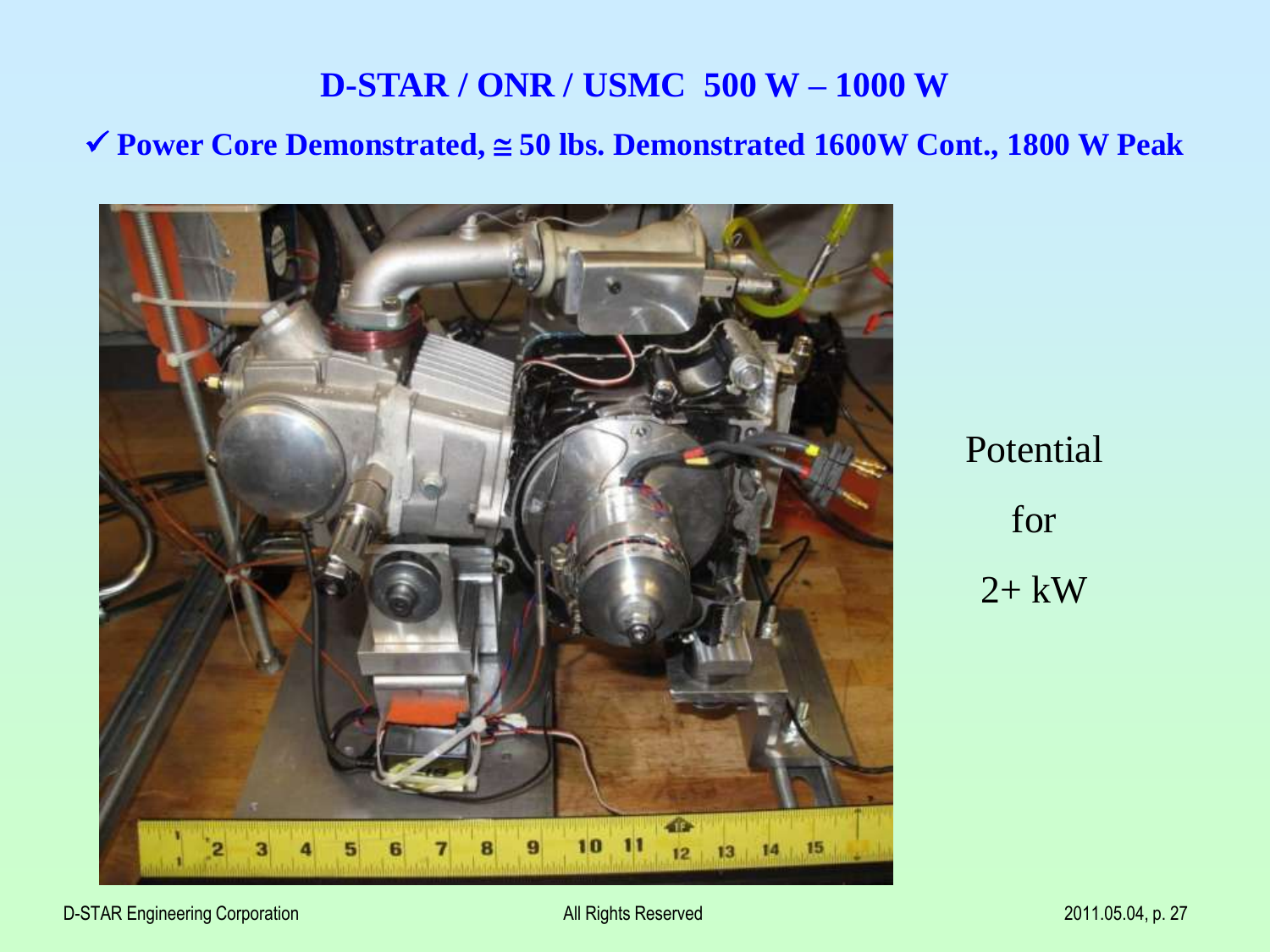### **D-STAR / ONR 500 W – 1000 W**

**Phase 2.0 : Ended September '09 : Technology Validation & Down-Selection**

**Heavy Fuel Engine Demonstrated, Technologies Down-Selected.**

**Phase 2.1 : Nov. '09 to Apr. '10 : Demonstrate Power Cores, Endurance Ability Power Core Built, Straight-JP8 to 1080 Watts DC Achieved (2 hours non-stop)**

**Phase 2.2 : July '10 to Jan. '11 : Build Laboratory Prototypes of Generator Set**

- **Endurance Testing (100+ Hours) Successfully Completed (> 700 Watts Avg.)**
- **Fully Integrated Desktop Unit Built and Tested, with All Systems Operational**
- **First Prototype Delivered, Successfully Tested by the Government.**

#### **Phase 3 : Support Testing of Prototype + In-House Testing**

#### **Phase 4 : EMD / SDD**

Engineering & Manufacturing Development / System Development & Demonstrations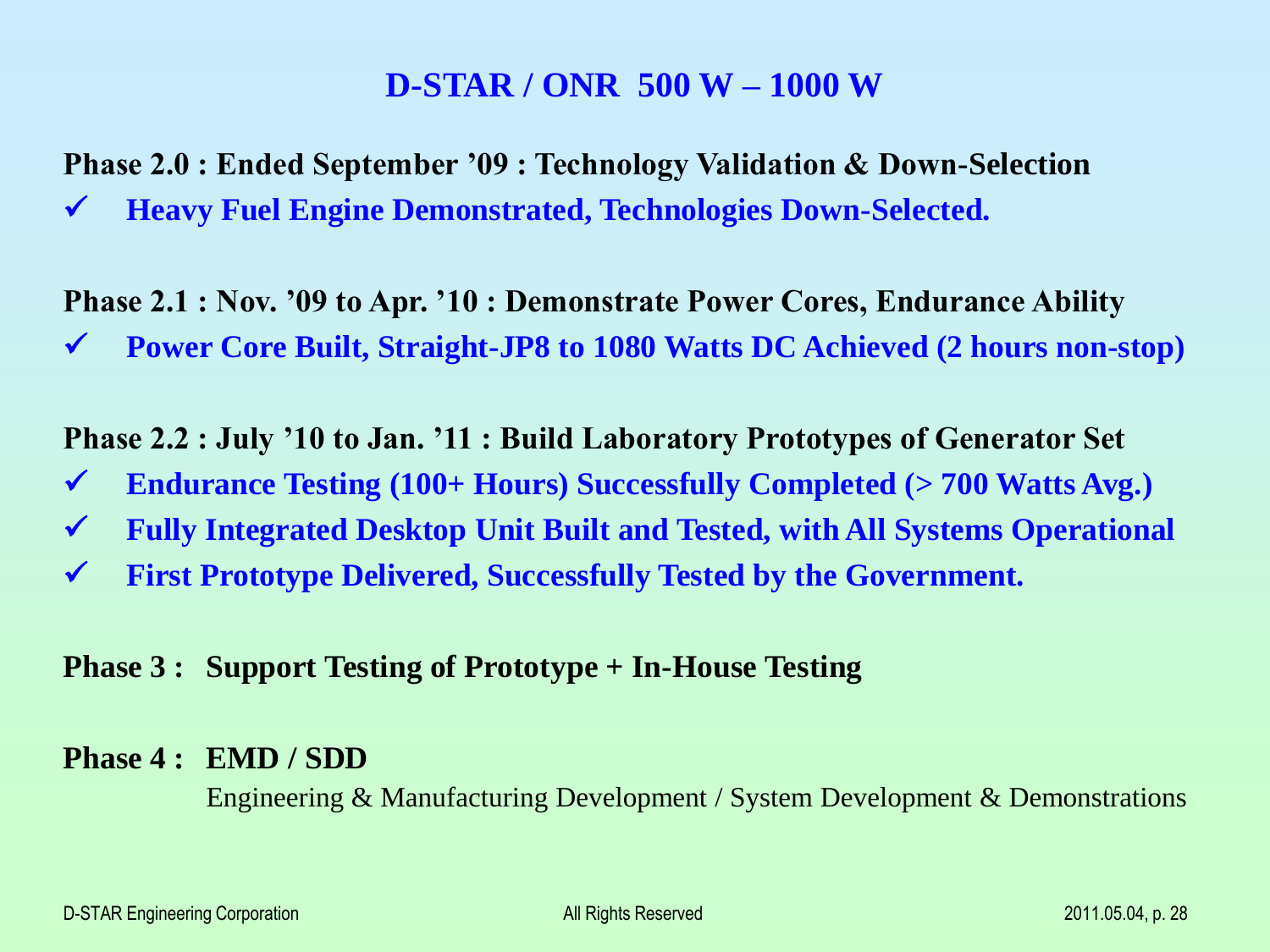# **Endurance Test Done, Prototype Delivered, Performance Verified by Govt.**

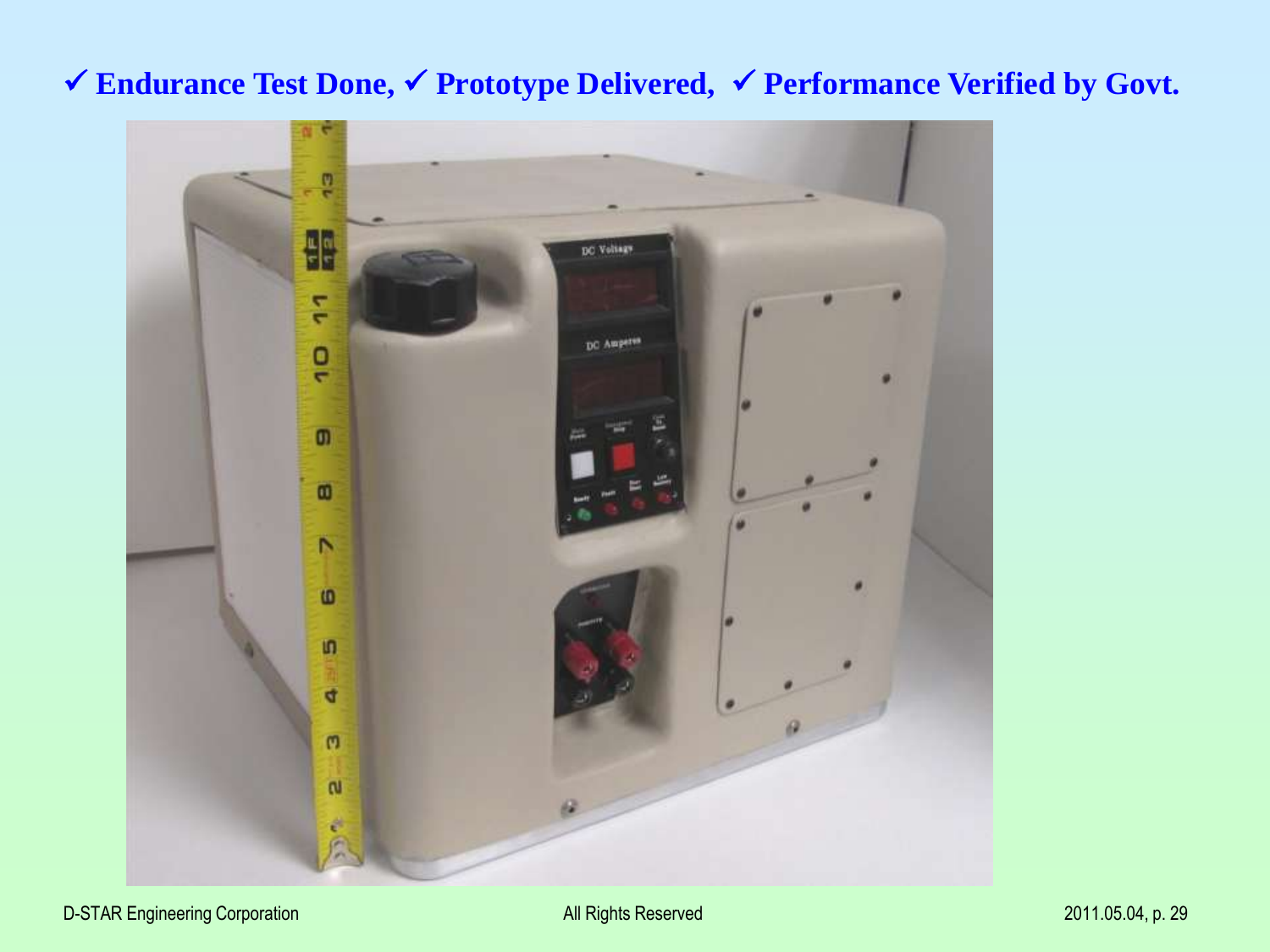### **ONR BAA 06-023 : Original Goals and D-STAR Prototype Capabilities**

#### 6.1 Desired Capabilities

- The ideal single-person portable JP-8-fueled generator would incorporate as many of the following features as possible:
- 1) Provide **500-1000 Watts** power at 28VDC through a commercial grade two-wire connector output interface : **700+ Watts Demonstrated.**
- 2) Operate directly on **JP-8 fuel** : **Yes. Straight JP-8. No Additives.**
- 3) Weigh  $\approx$  15 pounds : First Prototype is Heavier, Production Item can be Lighter.
- 4) Be highly compact, about **the size of a small lunch-box**, and able to fit in a Marine Corps backpack : First Prototype is Larger, Production Item can be Smaller.
- 5) **Start up in less than 10 minutes** : **Yes. < 1 minute. Often < 10 seconds.**
- 6) Provide **power quality** comparable to current tactical generators. **Yes.**
- 7) Have an acoustic signature < 70 dB at 7 meters : **Yes,** 67 69 dB (First Prototype)**.**
- 8) Operate over a broad temperature range : **Yes.** Tested to 32 F, Range to be Expanded.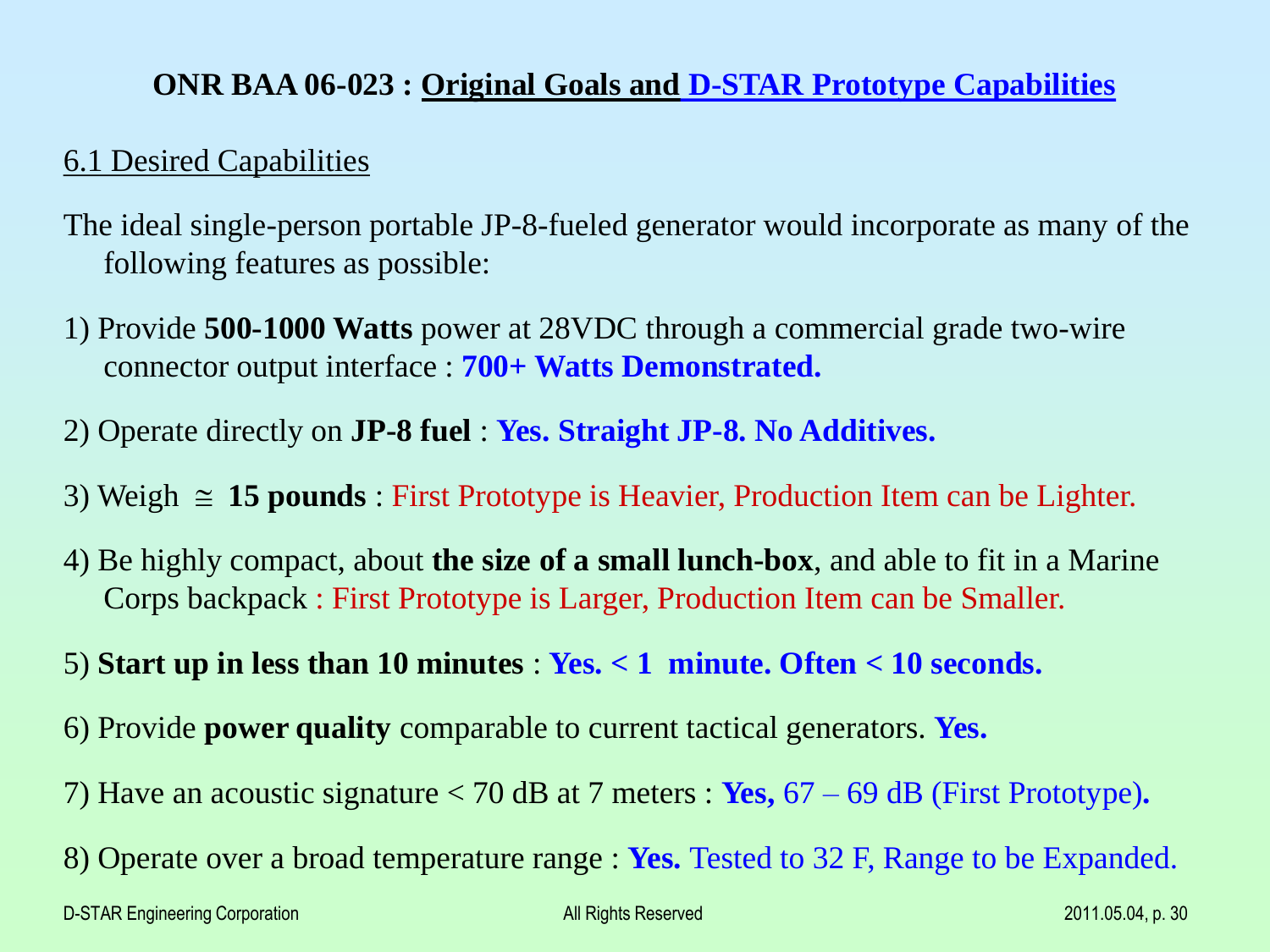### **ONR BAA 06-023 2**

### 6.1 Desired Capabilities (Continued)

- 9) Be able to operate from a remote standard 5 gallon military fuel container with the capability to pump fuel from that container : **Yes.**
- 10) Be **water neutral to the greatest extent possible** (i.e., operation should not require more than a minimal amount of water to be added to the system initially if needed, and no additional external water should be required after start-up.) : **No Water.**
- 11) Be able to operate for **at least 1 hour on internal fuel** : **Yes.**
- 12) Be able to **operate in a range of battlefield environments** (i.e., salt water atmosphere, diesel fumes, dust) : **TBD**
- 13) Be able to operate for **600 hours** before any major maintenance : **Expected.**
- 14) **Simple & highly reliable** : **Push-Button Start, Auto. Control & Optimization**.
- 15) Be a **cost effective** technology : **To Be Optimized.**
- 16) Able to be started without significant special training and can be operated by the average Marine : **Yes.**

D-STAR Engineering Corporation All Rights Reserved 2011.05.04, p. 31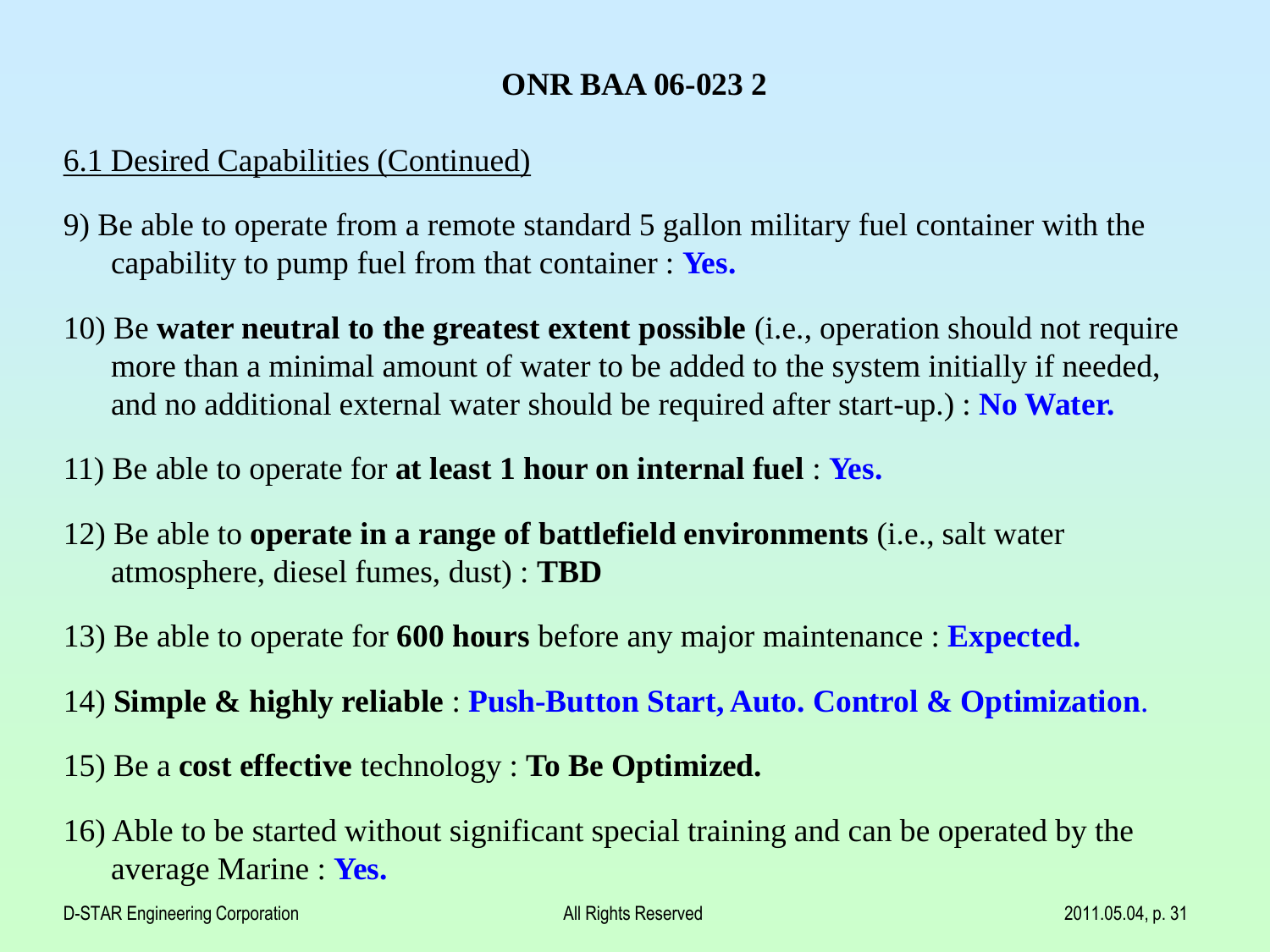### **ONR BAA 06-023**

#### II. AWARD INFORMATION [As Planned]

Anticipated Award Information is as follows:

Total Amount of Funding Available for the Program: \$16.5M over 4 years

Total Amount of Funding Available for each Award:

| Phase 1 (Base):<br>Phase $2$ (Option 1): | \$200-300K<br>Up to \$3M | <b>Successfully Completed</b><br><b>On-Time, On-Budget</b> |
|------------------------------------------|--------------------------|------------------------------------------------------------|
| Phase $3$ (Option 2):                    | Up to $$200K$            | <b>Teaming</b>                                             |
| Phase $4$ (Option 3):                    | Up to $$4.5M$            | <b>Under Consideration</b>                                 |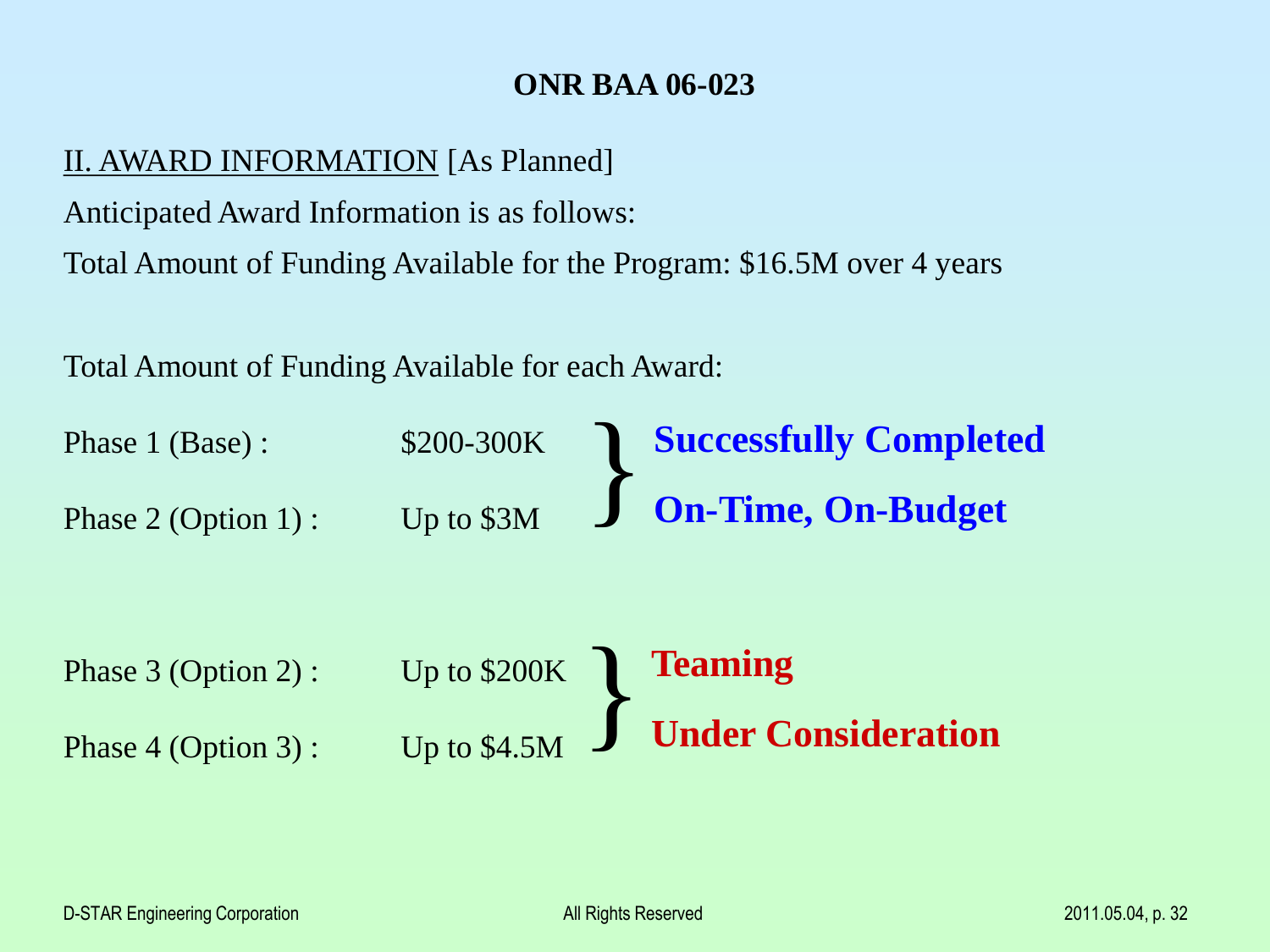## **30 kW Heavy Fuel Power System : Conventional vs. D-STAR Technology**



In-service 30 kW Gen-Set 80" L x 36" W x 55" H **3015 lbs** basic 70 dB(A) @ 7m

by D-STAR Team 42" L x 28" W x 24" H  $\approx$  500 lbs basic 67 dB(A) @ 7m

D-STAR Engineering Corporation All Rights Reserved 2011.05.04, p. 33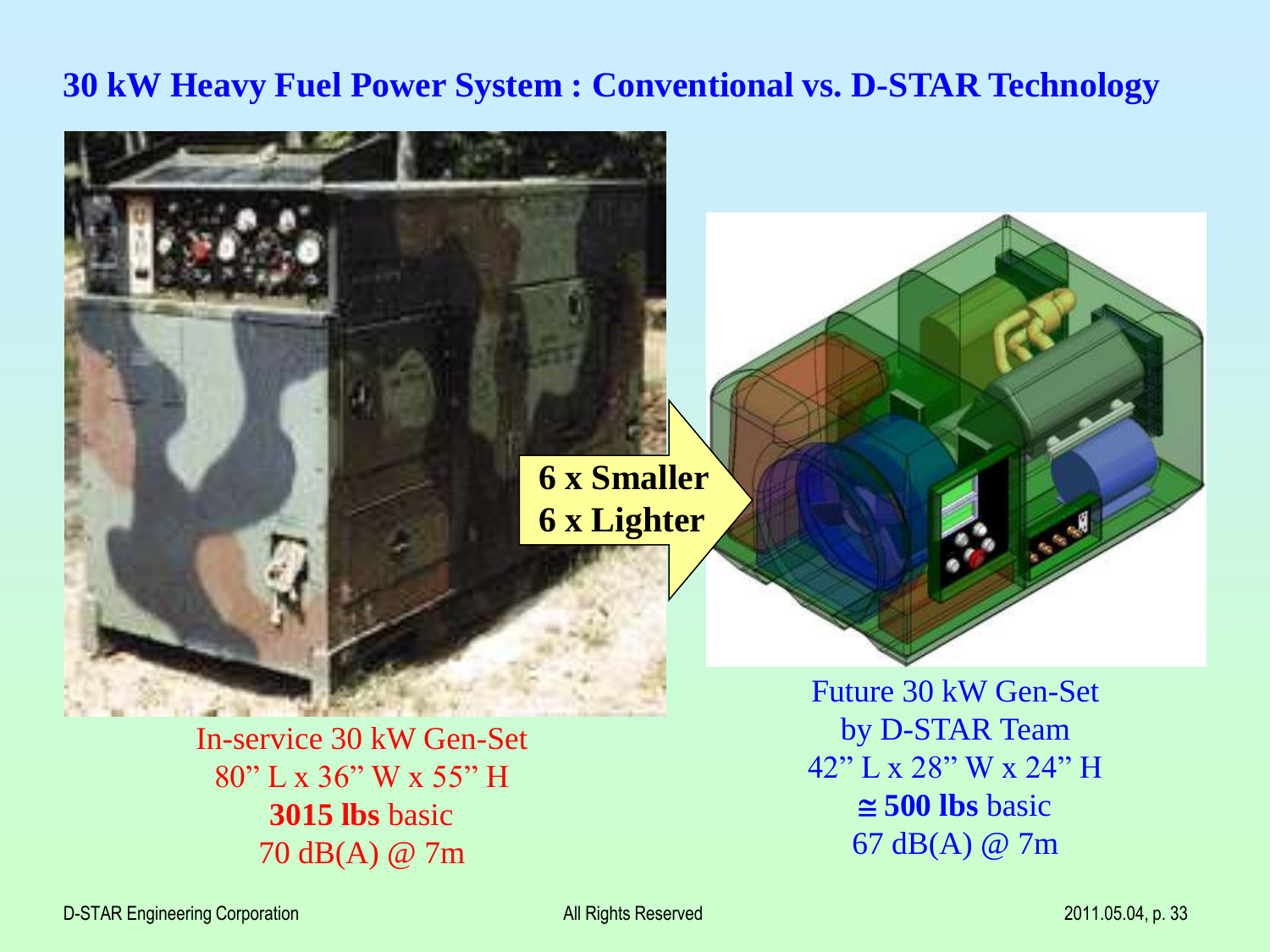

D-STAR Engineering Corporation All Rights Reserved 2011.05.04, p. 34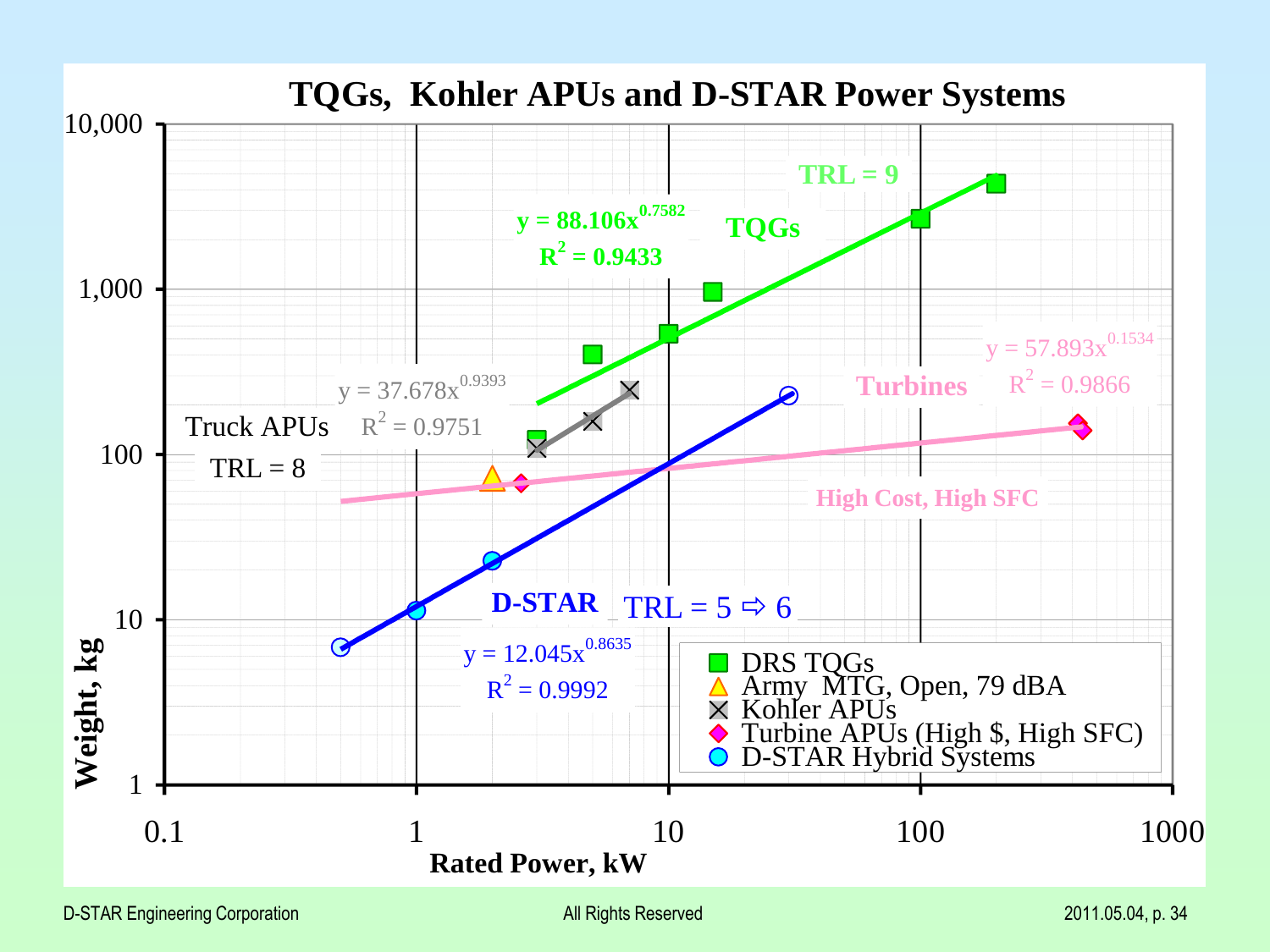## **D-STAR Business and Teaming Strategies**

Open to Teaming with Any and All 'Good' Candidates.

Potential Team Mate Must Bring Value Added to the Table.

**The Goal is to Maximize Benefits**

**for All Three Stakeholders :**

**ONR / USMC / Government** (Large Cumulative Investment) **D-STAR Engineering** (twenty years of expertise and investment) **Potential Team Member** (for their Investment).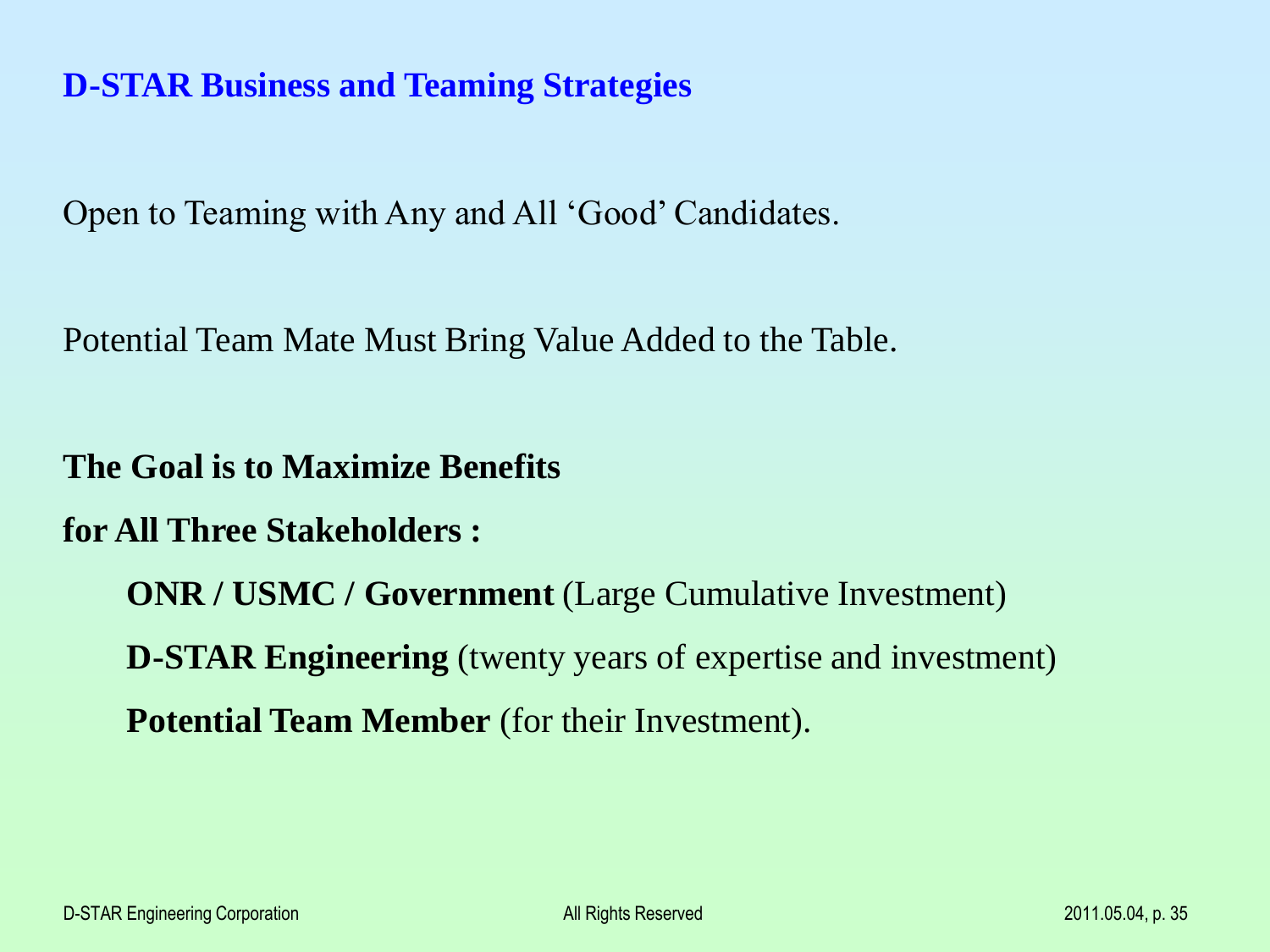# **Outline**

- **1. Company Background** 0.1 – 100 hp Heavy Fuel Engines, Turbine Engines, Hybrid Power Systems
- **2. Need for Portable Power Solutions :** Light-Weight Heavy-Fuel Gen-Sets Example : ONR Goals for a 500 W – 1000 W Power System
- **3. Problems with Conventional Generator Sets** Size, Weight, Noise, Wet-Stacking Challenges in Developing Small, Heavy Fuel Engines
- **4. Light-Weight Power Solutions by D-STAR Engineering** Strategies for Developing Light-Weight Heavy-Fuel Engines Examples of D-STAR Heavy Fuel Power Systems Business and Teaming Strategies (Beneficial to the Government and Others)

### **5. Conclusions**

Technologies have been Developed and Validated **TRL 5 Prototype Has Been Demonstrated, Delivered, Tested by the Govt.** Teaming Opportunities are in Discussions, but are Currently Open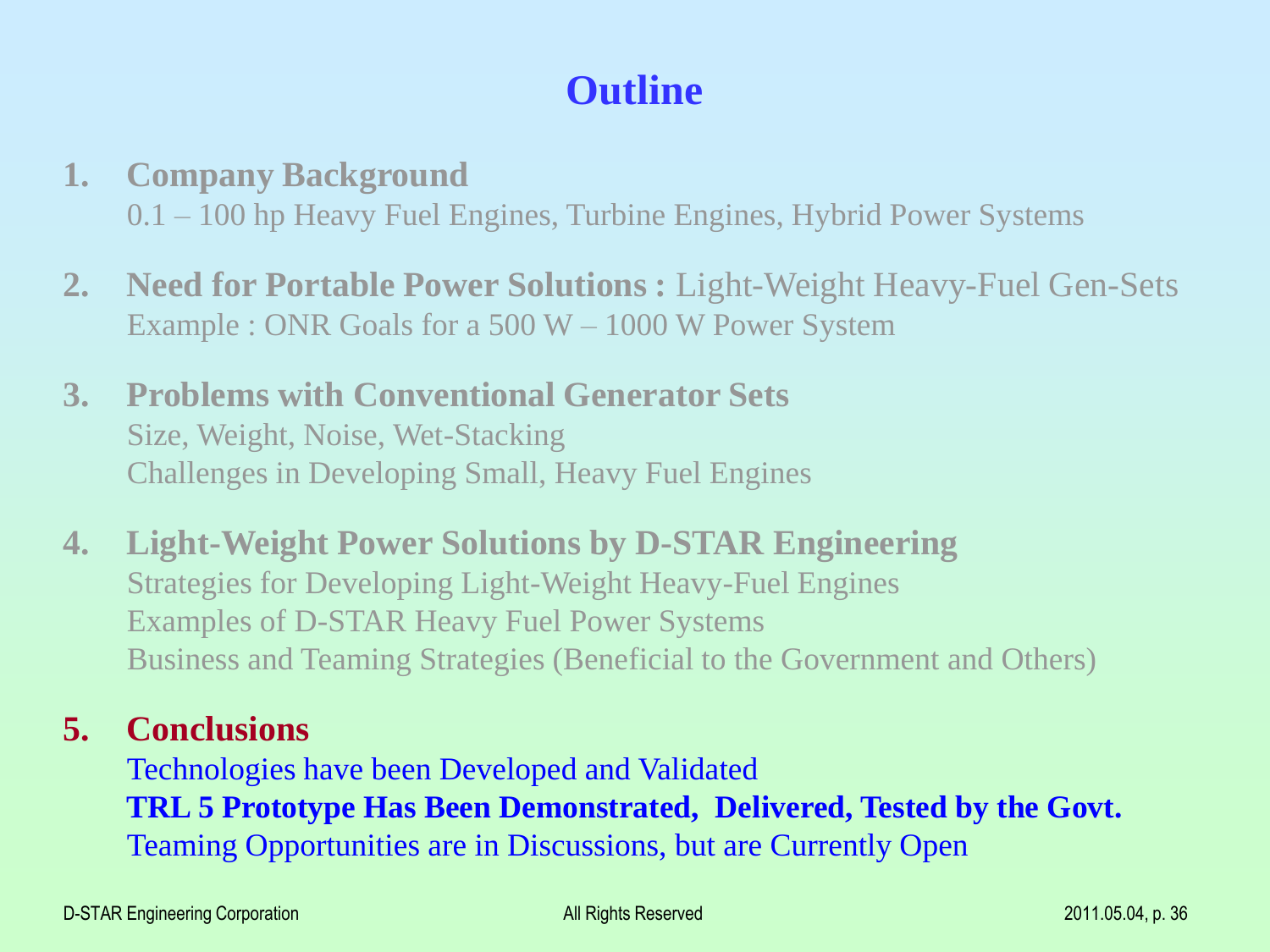# **Portable Power Solutions**

# by **D-STAR Engineering Corporation**

- **Extensive Prior Experience with Engines and Power Systems**
- **Delivered First Prototype for ONR 1 kW Portable Gen-Set, On Schedule, On Budget (BAA). Successfully Tested by the Government.**
- **Demonstrated 2 kW Power Core (limited by SBIR Funding)**
- **Developing a 2 hp HFE. Can be Basis of 0.5 kW, 15 lb Gen-Set**
- **Selected for a 300 – 500 Watt Hybrid Power System (10 lb Gen-Set)**
- **Designed a 30 kW, 500 lb Gen-Set.**
- **We Specialize in Light-Weight Heavy Fuel Power Solutions.**